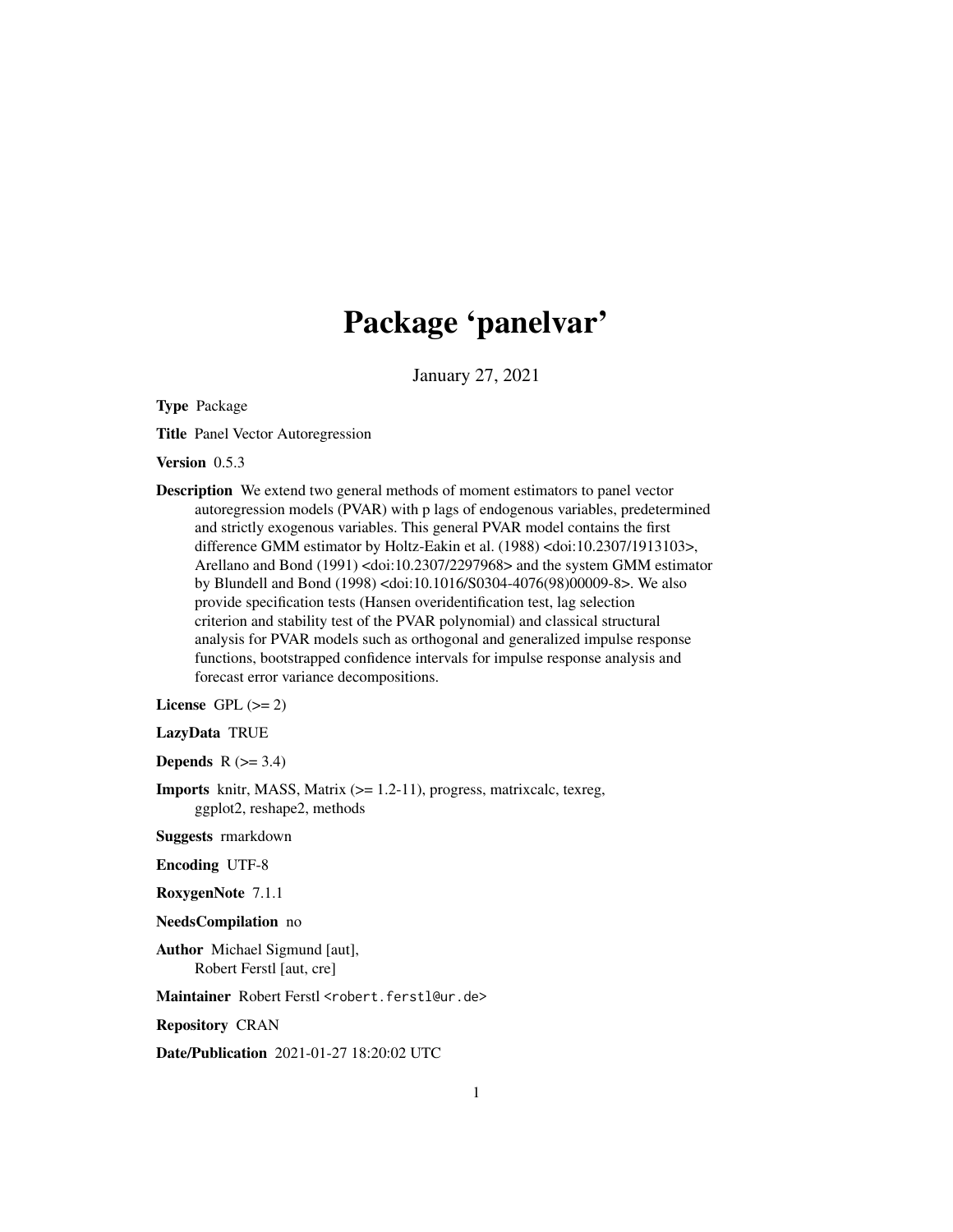# R topics documented:

|       | 3              |
|-------|----------------|
|       | $\overline{4}$ |
|       | $\overline{4}$ |
| Cigar | 5              |
|       | 6              |
|       | $\overline{7}$ |
|       | $\overline{7}$ |
|       | 8              |
|       | 9              |
|       | 9              |
|       | 9              |
|       | 10             |
|       | 10             |
|       | 11             |
|       | 12             |
|       | 12             |
|       | 13             |
|       | 13             |
|       | 14             |
|       | 14             |
|       | 15             |
|       | 15             |
|       | 16             |
|       | 16             |
|       | 17             |
|       | 17             |
|       | 18             |
|       | 18             |
|       | 19             |
|       | 19             |
|       | 20             |
|       | <b>20</b>      |
|       | 21             |
|       |                |
|       |                |
|       |                |
|       |                |
|       | <b>26</b>      |
| se    | 27             |
|       | 28             |
|       | 29             |
|       | 29             |
|       | 30             |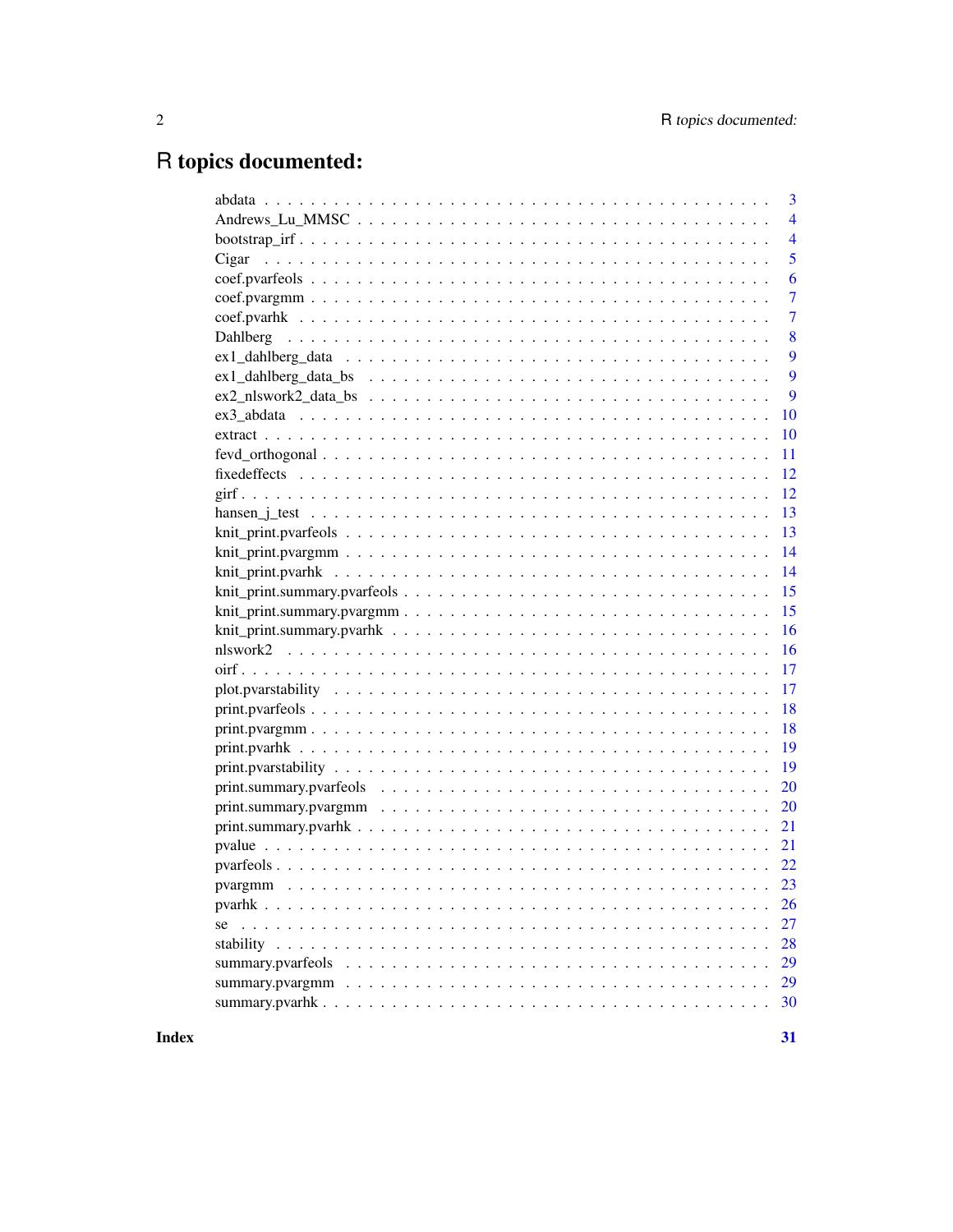<span id="page-2-0"></span>

This data set contains labor demand data from a panel of firms in the United Kingdom. The panel is unlanced.

#### Usage

abdata

### Format

The variables are:

c1 Record ID ind Firm index year Year emp Employment wage Wage cap Capital indoutpt Industrial output n, w, k, ys Logs of variables rec Record number yearm1 Lagged year id ID nL1, nL2, wL1, kL1, kL2, ysL1, ysL2 Lags of log variables yr1976 - yr1984 Time dummies

### Source

<https://www.stata-press.com/data/r13/abdata.dta>

### References

Arellano, M. and Bond, S. (1991) "Some tests of specification for panel data: Monte Carlo evidence and an application to employment equations", *The Review of Economic Studies*, 58(2), 227-297, doi: [10.2307/2297968](https://doi.org/10.2307/2297968)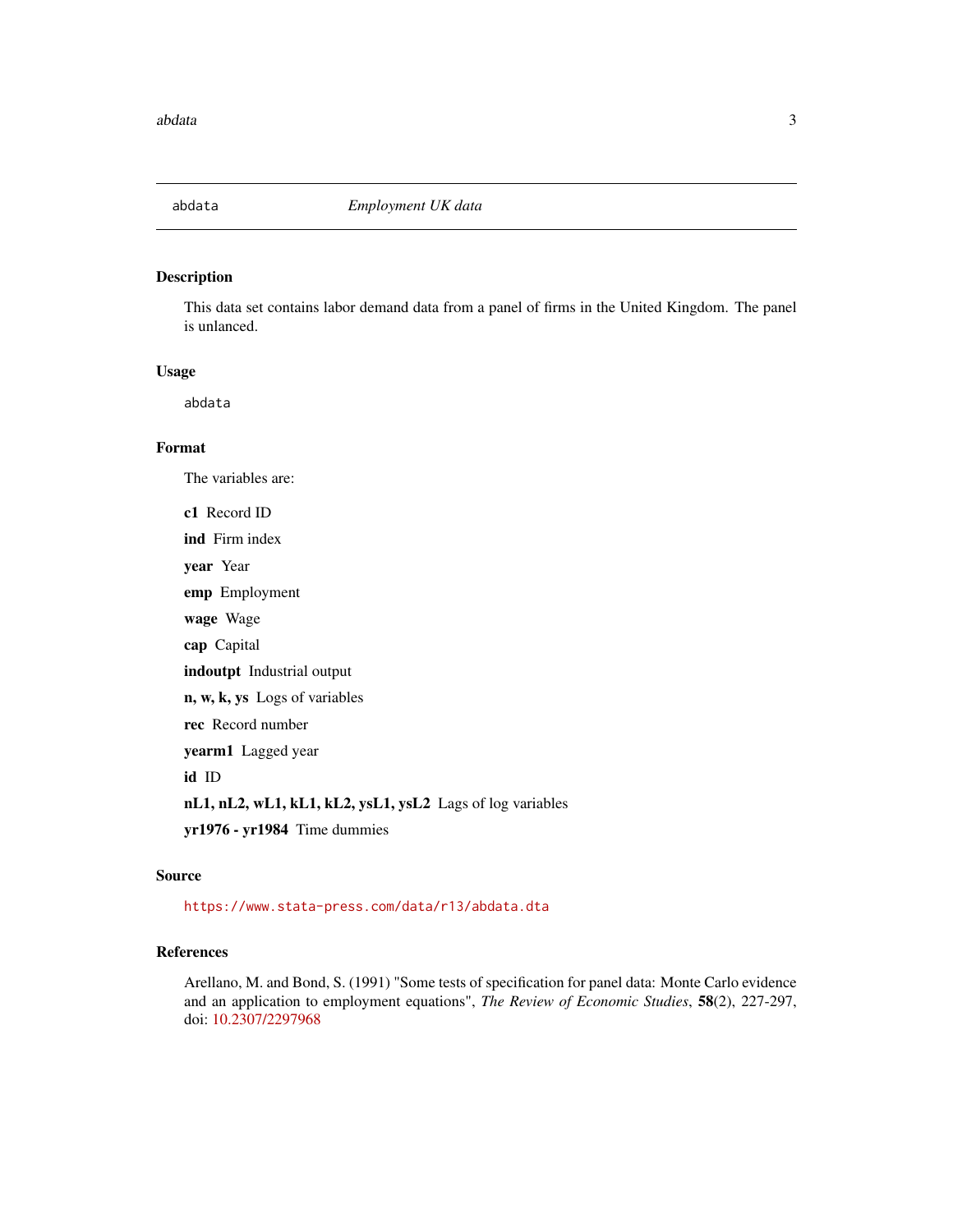<span id="page-3-0"></span>

...

### Usage

```
Andrews_Lu_MMSC(model, HQ_criterion = 2.1)
```
## S3 method for class 'pvargmm' Andrews\_Lu\_MMSC(model, HQ\_criterion = 2.1)

### Arguments

| model        | A PVAR model           |
|--------------|------------------------|
| HO_criterion | Hannan Quinn criterion |

### Value

BIC, AIC and HQIC

### References

Andrews, D., Lu, B. (2001) Consistent Model and Momement Selection Procedures for GMM Estimation with Application to Dynamic Panel Data Models, *Journal of Econometrics*, 101(1), 123–164, doi: [10.1016/S03044076\(00\)000774](https://doi.org/10.1016/S0304-4076(00)00077-4)

### Examples

```
data("ex3_abdata")
Andrews_Lu_MMSC(ex3_abdata)
```
bootstrap\_irf *Empirical estimation of PVAR Impulse Response Confidence Bands*

### Description

Uses blockwise sampling of individuals (bootstrapping)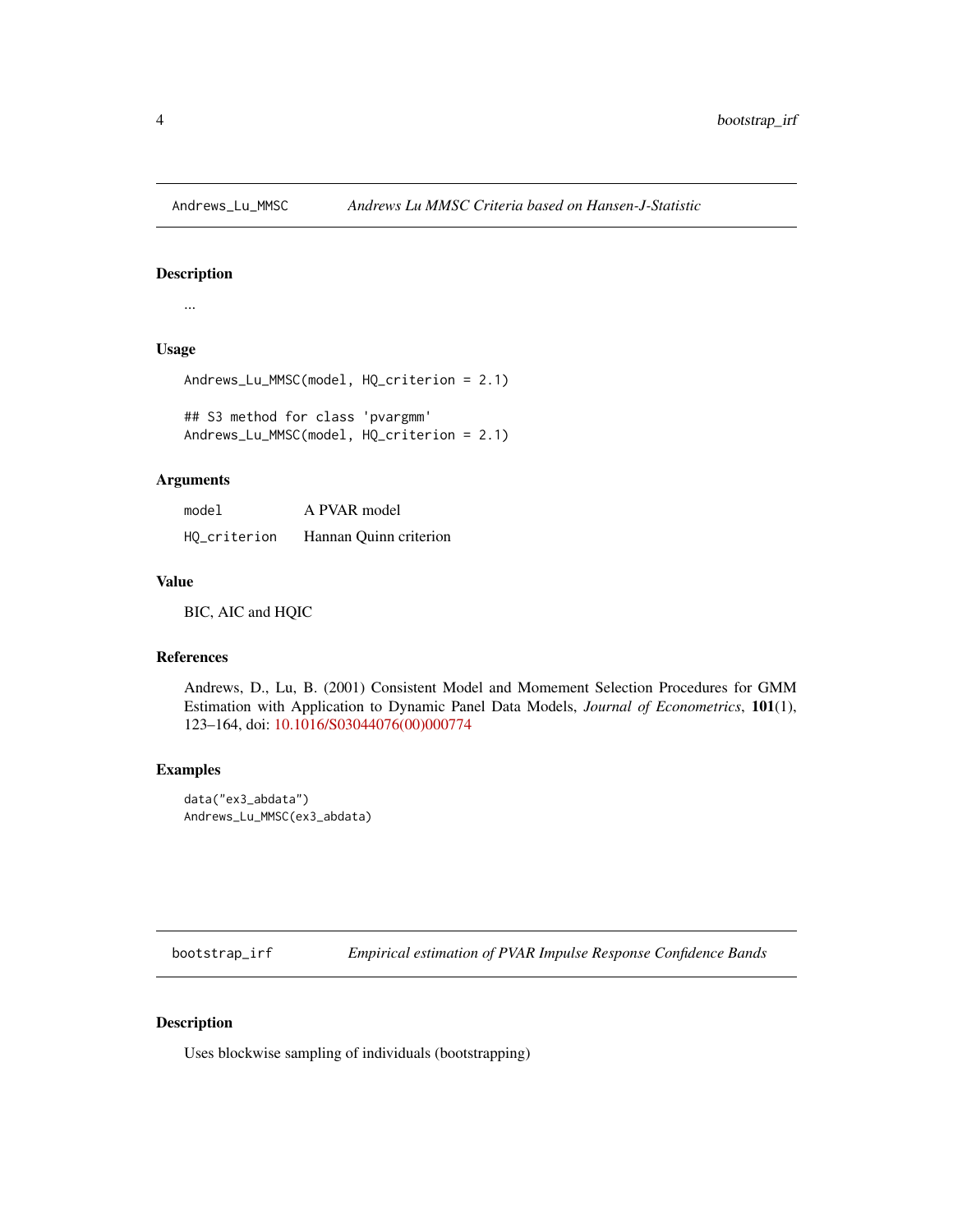### <span id="page-4-0"></span>Cigar 5

### Usage

```
bootstrap_irf(model, typeof_irf, n.ahead, nof_Nstar_draws, confidence.band)
```

```
## S3 method for class 'pvargmm'
bootstrap_irf(
 model,
  typeof_irf = c("OIRF", "GIRF"),
 n.ahead,
 nof_Nstar_draws,
 confidence.band = 0.95
)
```
### Arguments

| Iehom           | A PVAR model    |
|-----------------|-----------------|
| typeof_irf      | "OTRF" or GTRF  |
| n.ahead         | n ahead steps   |
| nof Nstar draws |                 |
|                 | Number of draws |
| confidence band |                 |
|                 | Confidence band |

### Examples

```
## Not run:
data("ex1_dahlbergdata")
bootstrap_irf(ex1_dahlberg_data,
              typeof_irf = "OIRF",
              n.ahead = 12,
              nof_Nstar_draws = 2,
              confidence-band = 0.95)
```
## End(Not run)

Cigar *Cigar data*

### Description

This panel data set consists of 46 U.S. States over the period 1963-1992.

### Usage

Cigar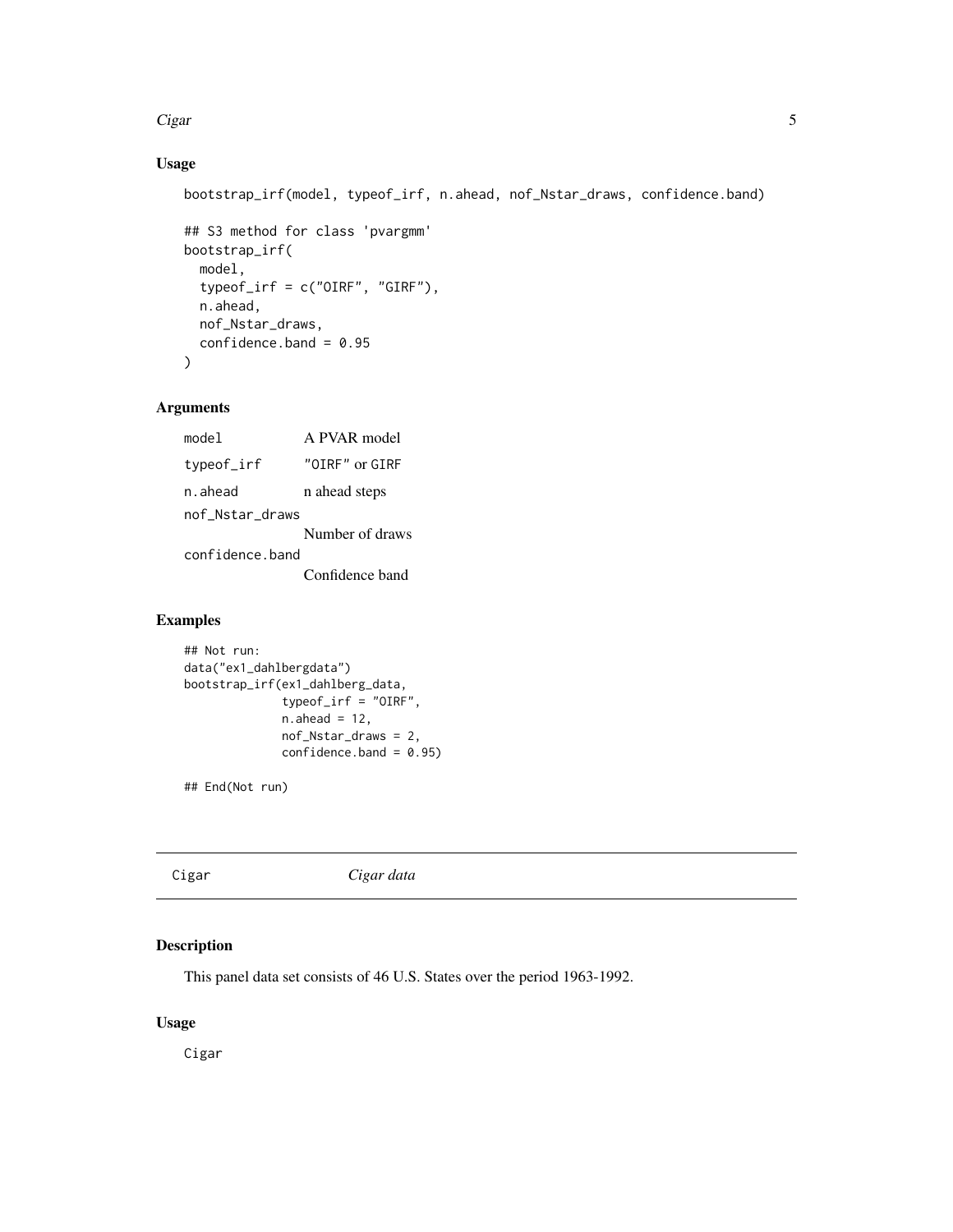### Format

The variables are:

state State abbreviation year Year price Price per pack of cigarettes pop Population pop16 Population above the age of 16. cpi Consumer price index with (1983=100 ndi Per capita disposable income sales Cigarette sales in packs per capita pimin Minimum price in adjoining states per pack of cigarettes All variables all also available as logs.

### Source

<https://www.wiley.com/legacy/wileychi/baltagi/supp/Cigar.txt>

### References

Baltagi, B.H. and D. Levin (1992) "Cigarette taxation: raising revenues and reducing consumption", *Structural Change and Economic Dynamics*, 3(2), 321-335, doi: [10.1016/0954349X\(92\)900104.](https://doi.org/10.1016/0954-349X(92)90010-4)

Baltagi, B.H., J.M. Griffin and W. Xiong (2000) "To pool or not to pool: homogeneous versus heterogeneous estimators applied to cigarette demand", *Review of Economics and Statistics*, 82(1), 117-126, doi: [10.1162/003465300558551.](https://doi.org/10.1162/003465300558551)

Baltagi, B.H. (2013) "Econometric analysis of panel data", 5th edition, *John Wiley and Sons* Cigar

coef.pvarfeols *Extract PVARFEOLS(p) Model Coefficients*

### Description

Extract PVARFEOLS(p) Model Coefficients

### Usage

## S3 method for class 'pvarfeols' coef(object, ...)

| object | object            |
|--------|-------------------|
| .      | further arguments |

<span id="page-5-0"></span>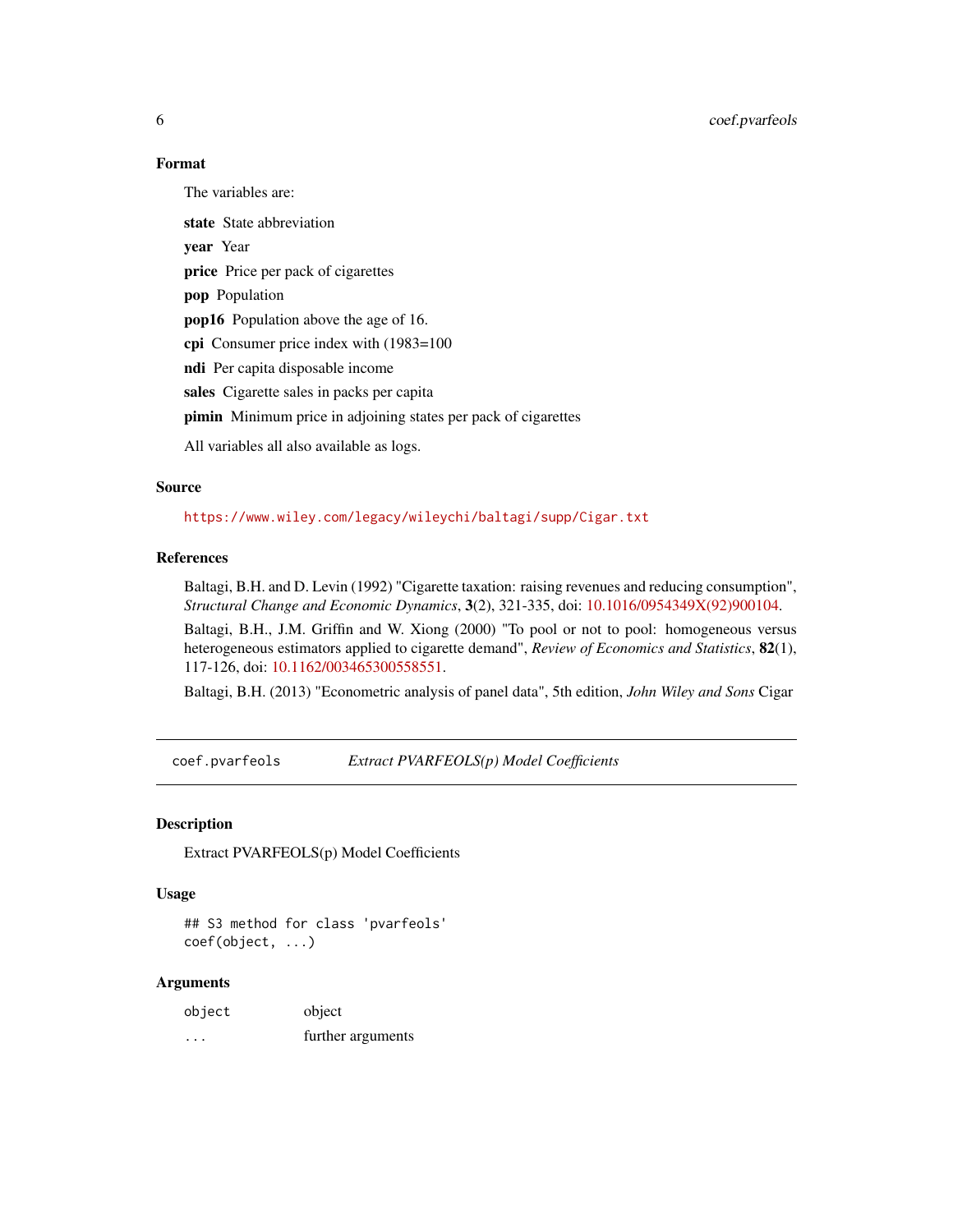<span id="page-6-1"></span><span id="page-6-0"></span>

Extract PVAR(p) Model Coefficients

### Usage

## S3 method for class 'pvargmm' coef(object, ...)

### Arguments

| object | object            |
|--------|-------------------|
| .      | further arguments |

### Examples

data("ex1\_dahlberg\_data") coef(ex1\_dahlberg\_data)

### coef.pvarhk *Extract PVARHK(p) Model Coefficients*

### Description

Extract PVARHK(p) Model Coefficients

### Usage

## S3 method for class 'pvarhk' coef(object, ...)

| object  | object            |
|---------|-------------------|
| $\cdot$ | further arguments |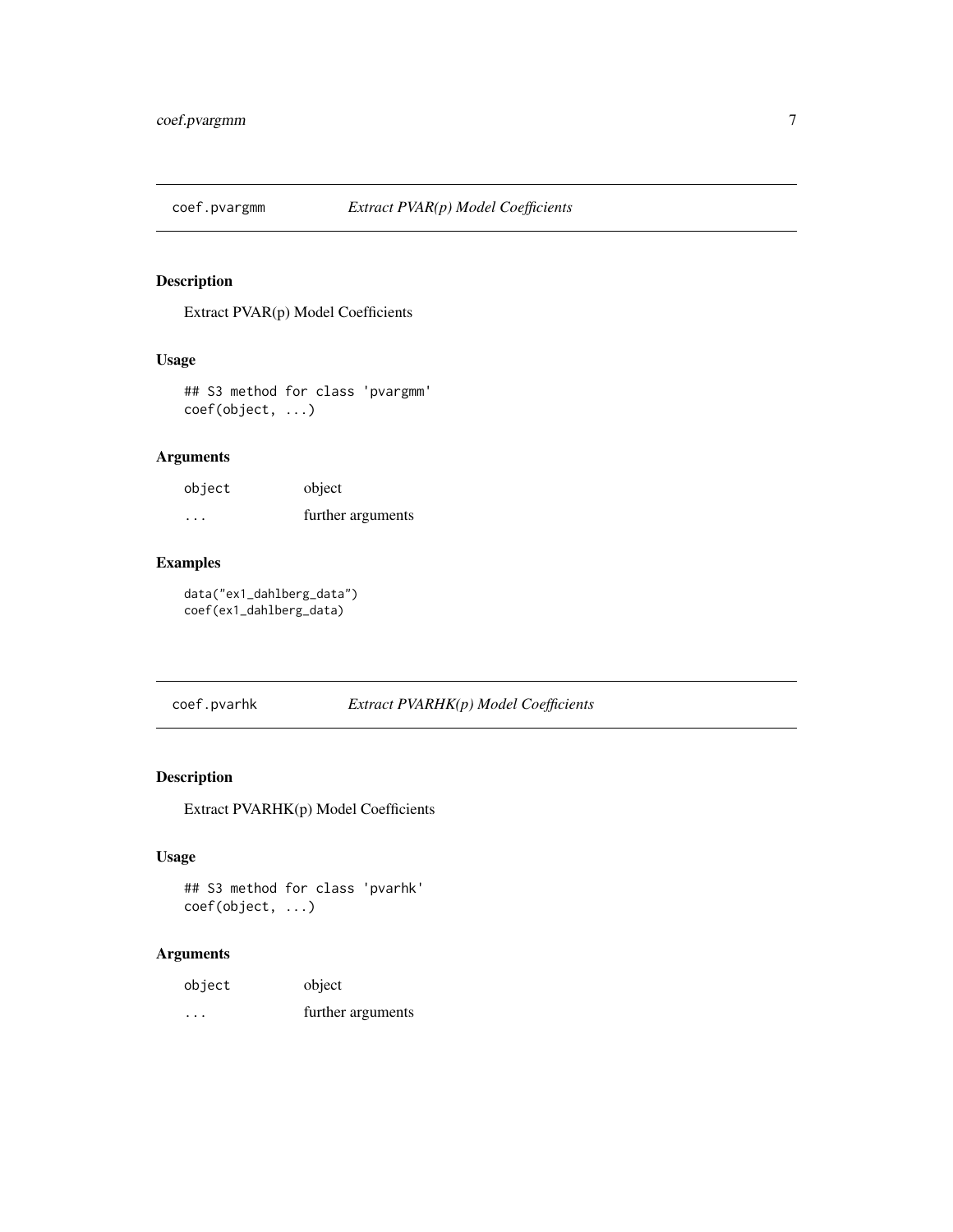<span id="page-7-0"></span>

The panel data set consists of 265 Swedish municipalities and covers 9 years (1979-1987).

### Usage

Dahlberg

### Format

The variables are:

id ID number for municipality

year Year

expenditures Total expenditures

revenues Total own-source revenues

grants Intergovernmental grants received by the municipality

Total expenditures contains both capital and current expenditures.

Expenditures, revenues, and grants are expressed in million SEK. The series are deflated and in per capita form. The implicit deflator is a municipality-specific price index obtained by dividing total local consumption expenditures at current prices by total local consumption expenditures at fixed (1985) prices.

The data are gathered by Statistics Sweden and obtained from Financial Accounts for the Municipalities (Kommunernas Finanser).

### Source

<http://qed.econ.queensu.ca/jae/2000-v15.4/dahlberg-johansson/>

### References

M. Dahlberg and E. Johansson (2000) "An examination of the dynamic behavior of local governments using GMM bootstrapping methods", *Journal of Applied Econometrics*, 15(4), 401-416, <http://www.jstor.org/stable/2678589>.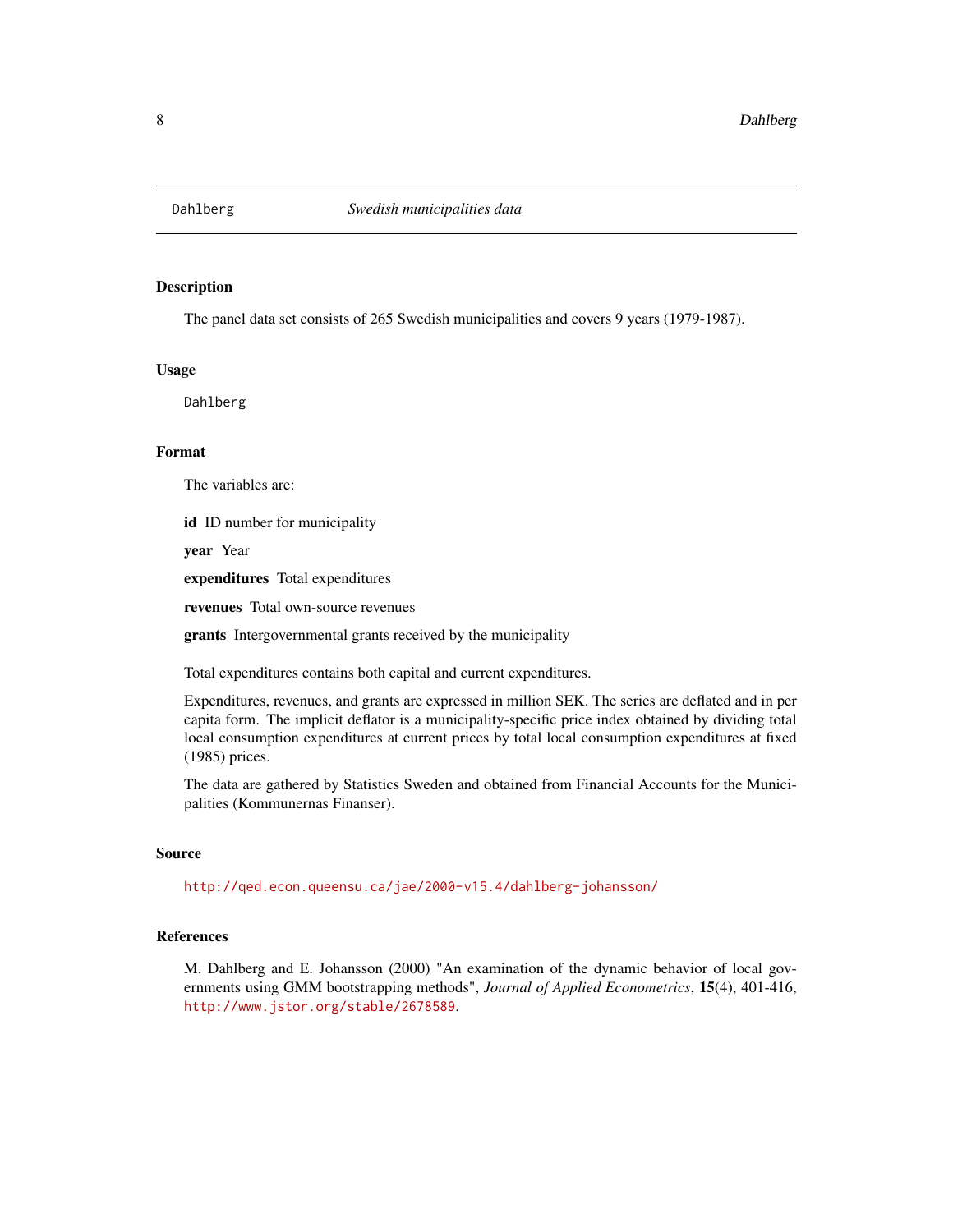<span id="page-8-0"></span>ex1\_dahlberg\_data *Dahlberg results example 1*

### Description

Dahlberg results example 1

### Usage

ex1\_dahlberg\_data

### Format

An object of class pvargmm of length 34.

ex1\_dahlberg\_data\_bs *Dahlberg bootstrap results example 1*

### Description

Dahlberg bootstrap results example 1

### Usage

ex1\_dahlberg\_data\_bs

### Format

An object of class list of length 4.

ex2\_nlswork2\_data\_bs *NLS Work 2 bootstrap results example 2*

### Description

NLS Work 2 bootstrap results example 2

### Usage

```
ex2_nlswork2_data_bs
```
### Format

An object of class list of length 4.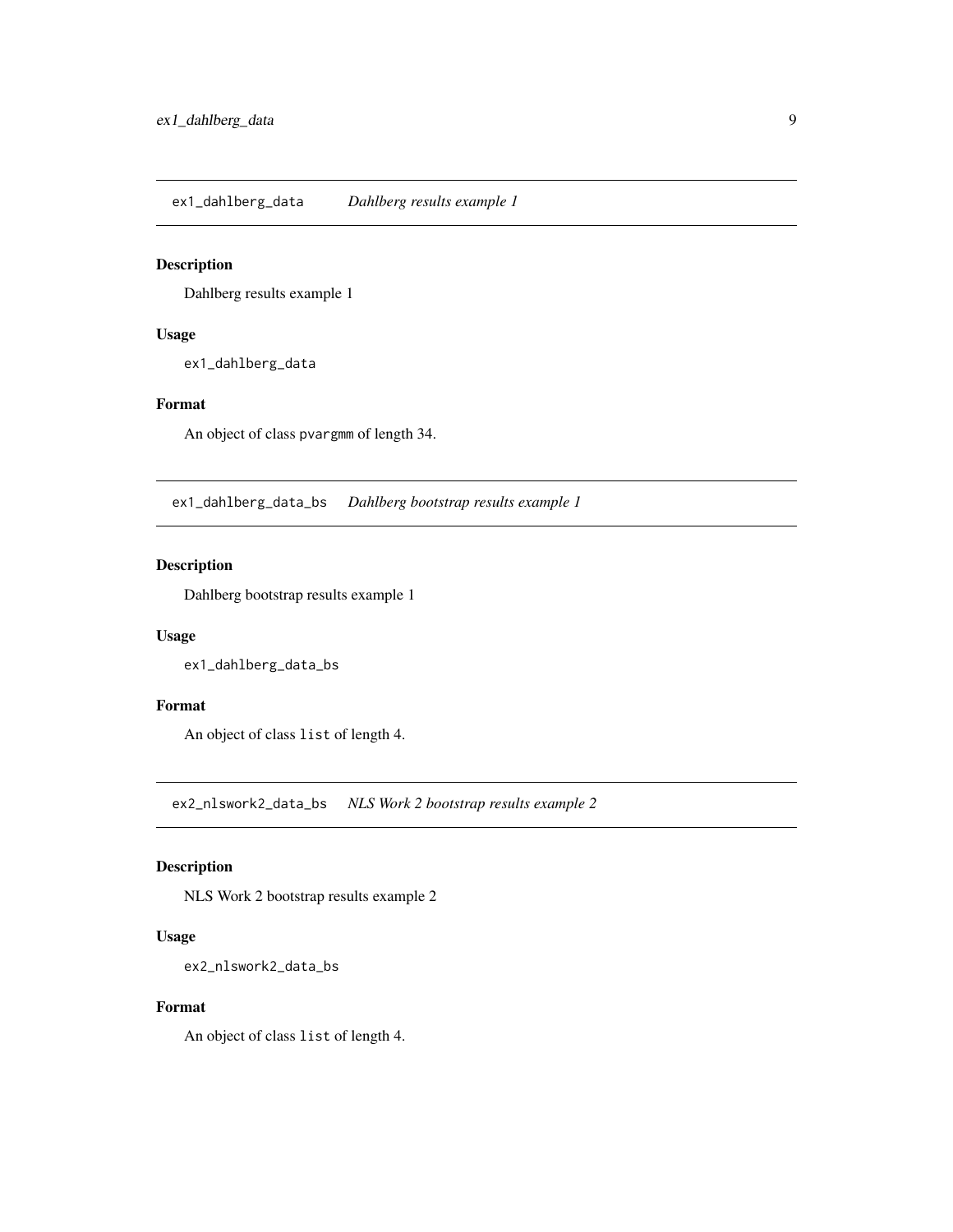<span id="page-9-0"></span>

Example results for Employment UK data

### Usage

ex3\_abdata

### Format

An object of class pvargmm of length 36.

extract *Extract Coefficients and GOF Measures from a Statistical Object*

### Description

Extract Coefficients and GOF Measures from a Statistical Object

### Usage

```
extract(model, ...)
## S3 method for class 'pvargmm'
extract(model, ...)
## S3 method for class 'pvarfeols'
extract(model, ...)
## S3 method for class 'pvarhk'
```
extract(model, ...)

### Arguments

| model    | Model                                             |
|----------|---------------------------------------------------|
| $\cdots$ | Further arguments passed to or from other methods |

### Examples

data("ex1\_dahlberg\_data") extract(ex1\_dahlberg\_data)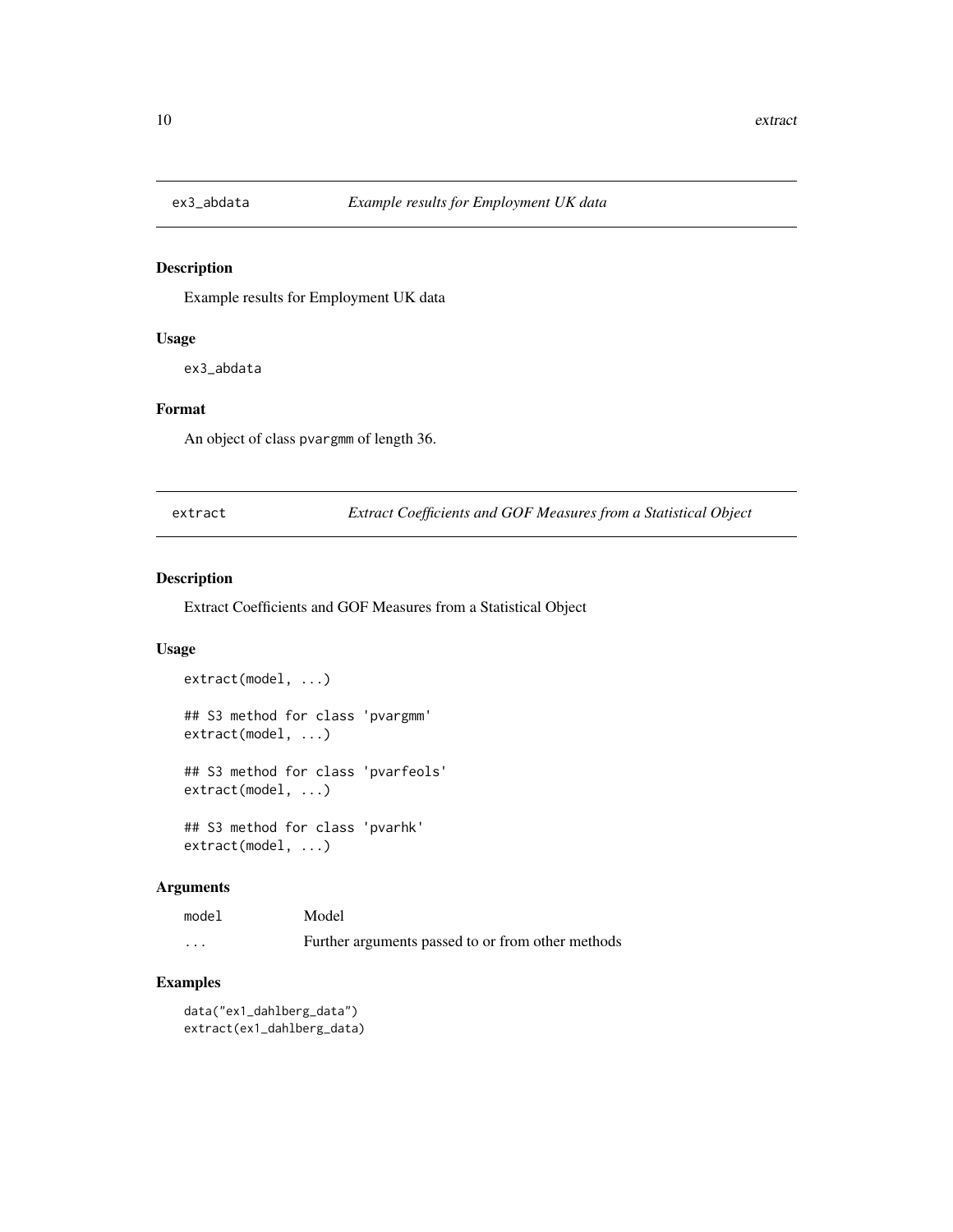<span id="page-10-1"></span><span id="page-10-0"></span>

Computes the forecast error variance decomposition of a PVAR(p) model.

### Usage

```
fevd_orthogonal(model, n.ahead = 10)
## S3 method for class 'pvargmm'
fevd_orthogonal(model, n.ahead = 10)
## S3 method for class 'pvarfeols'
fevd_orthogonal(model, n.ahead = 10)
```
### Arguments

| model   | A PVAR model    |  |
|---------|-----------------|--|
| n.ahead | Number of steps |  |

### Details

The estimation is based on orthogonalised impulse response functions.

#### Value

A list with forecast error variances as matrices for each variable.

### Note

A plot method will be provided in future versions.

### References

Pfaff, B. (2008) VAR, SVAR and SVEC Models: Implementation Within R Package vars, *Journal of Statistical Software* 27(4) <https://www.jstatsoft.org/v27/i04/>

### See Also

[pvargmm](#page-22-1) for model estimaion [oirf](#page-16-1) for orthogonal impulse response function

### Examples

```
data("ex1_dahlberg_data")
fevd_orthogonal(ex1_dahlberg_data, n.ahead = 8)
```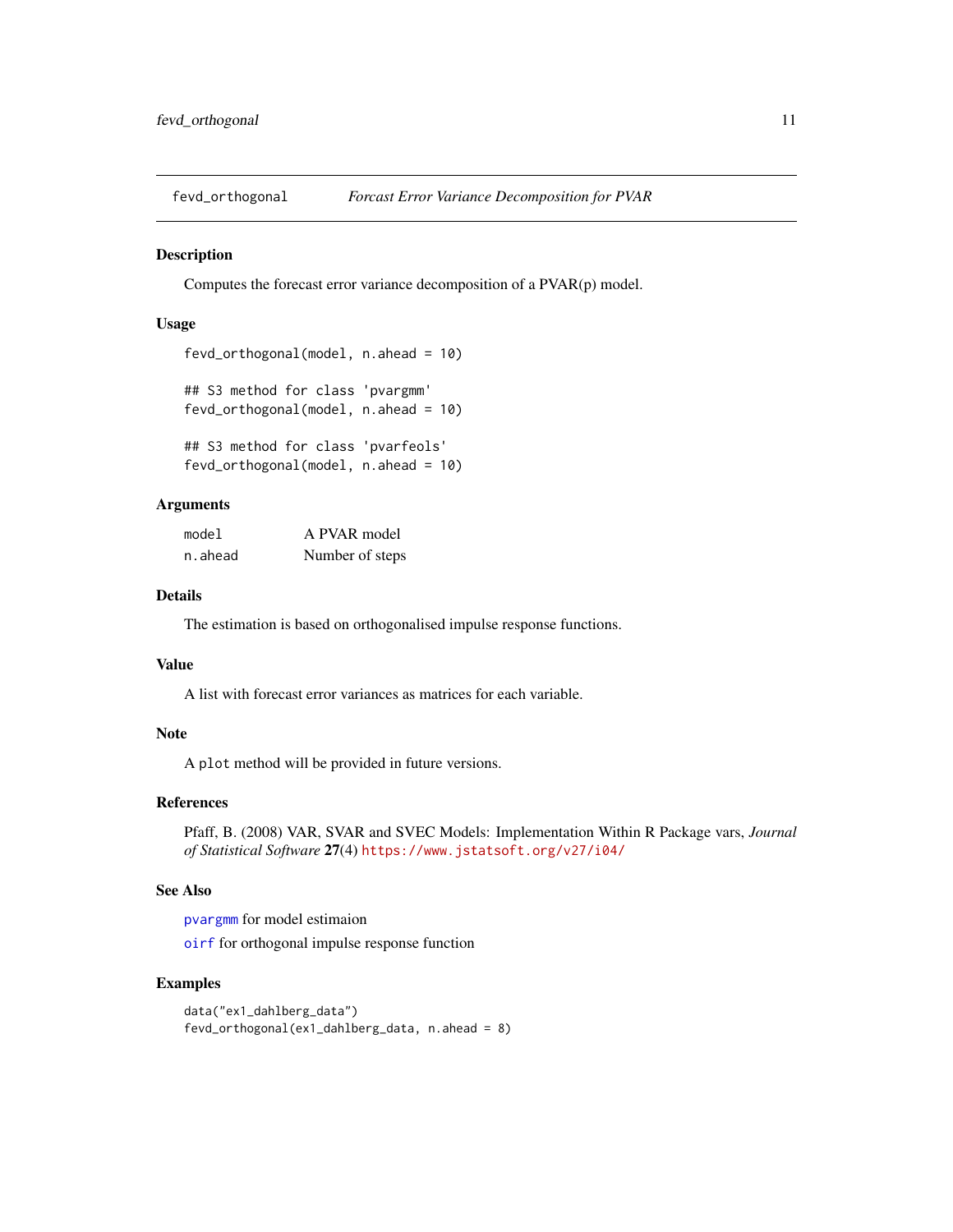<span id="page-11-2"></span><span id="page-11-0"></span>

Extracting Fixed Effects

### Usage

```
fixedeffects(model, ...)
```
## S3 method for class 'pvargmm' fixedeffects(model, Only\_Non\_NA\_rows = TRUE, ...)

### Arguments

| model            | Model                                             |
|------------------|---------------------------------------------------|
| $\cdot$          | Further arguments passed to or from other methods |
| Only_Non_NA_rows |                                                   |
|                  | Filter NA rows                                    |

### Examples

data("ex1\_dahlberg\_data") fixedeffects(ex1\_dahlberg\_data)

<span id="page-11-1"></span>

|  | × |  |
|--|---|--|

## girf *Generalized Impulse Response Function*

### Description

Generalized Impulse Response Function

### Usage

```
girf(model, n.ahead, ma_approx_steps)
```
## S3 method for class 'pvargmm' girf(model, n.ahead, ma\_approx\_steps)

| model           | A PVAR model                                                                                                                                                                        |
|-----------------|-------------------------------------------------------------------------------------------------------------------------------------------------------------------------------------|
| n.ahead         | Any stable AR() model has an infinite MA representation. Hence any shock<br>can be simulated infinitely into the future. For each forecast step t you need an<br>addtional MA term. |
| ma_approx_steps | MA approximation steps                                                                                                                                                              |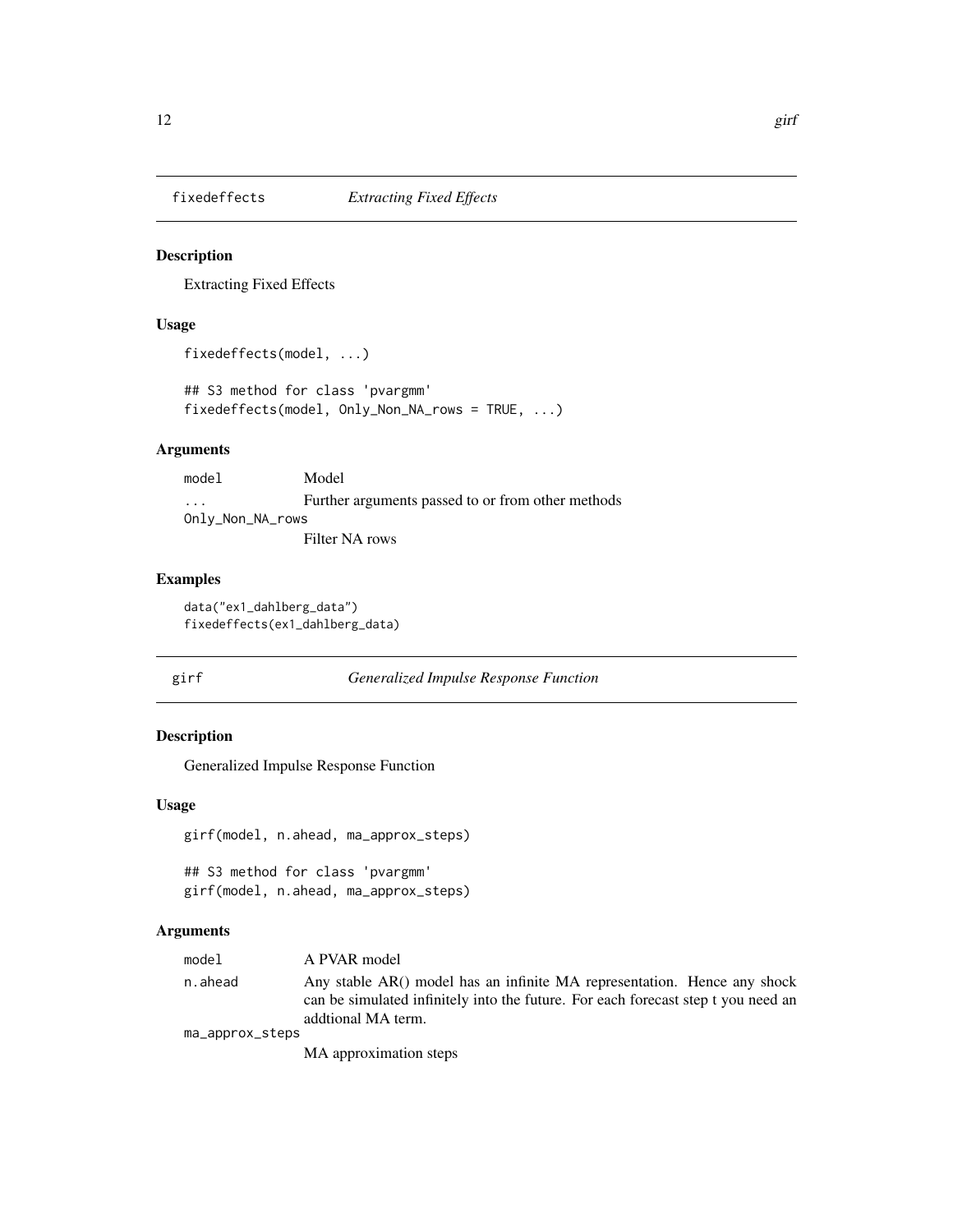<span id="page-12-0"></span>hansen\_j\_test 13

### Examples

```
data("ex1_dahlberg_data")
girf(ex1_dahlberg_data, n.ahead = 8, ma_approx_steps= 8)
```
hansen\_j\_test *Sargan-Hansen-J-Test for Overidentification*

### Description

Sargan-Hansen-J-Test for Overidentification

### Usage

hansen\_j\_test(model, ...)

## S3 method for class 'pvargmm' hansen\_j\_test(model, ...)

### Arguments

| model    | A PVAR model                                      |
|----------|---------------------------------------------------|
| $\cdots$ | Further arguments passed to or from other methods |

### Examples

data("ex1\_dahlberg\_data") hansen\_j\_test(ex1\_dahlberg\_data)

knit\_print.pvarfeols *Knit Print Method for pvarfeols*

### Description

Knit Print Method for pvarfeols

### Usage

knit\_print.pvarfeols(x, ...)

| X        | object            |
|----------|-------------------|
| $\cdots$ | further arguments |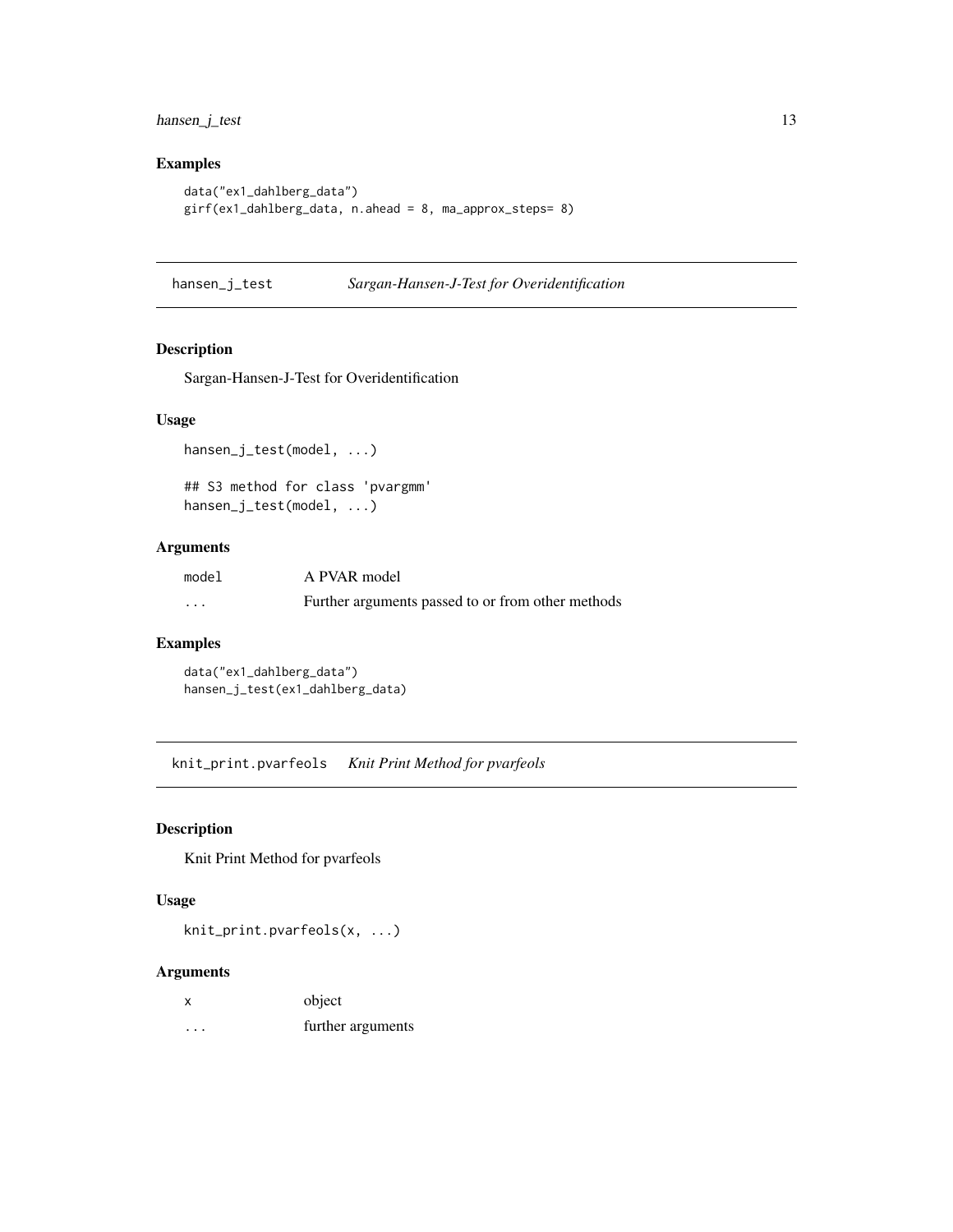<span id="page-13-0"></span>knit\_print.pvargmm *Knit Print Method for pvargmm*

### Description

Knit Print Method for pvargmm

### Usage

## S3 method for class 'pvargmm' knit\_print(x, ...)

### Arguments

| х | object            |
|---|-------------------|
| . | further arguments |

knit\_print.pvarhk *Knit Print Method for pvarhk*

### Description

Knit Print Method for pvarhk

### Usage

```
knit_print.pvarhk(x, ...)
```

| X | object            |
|---|-------------------|
| . | further arguments |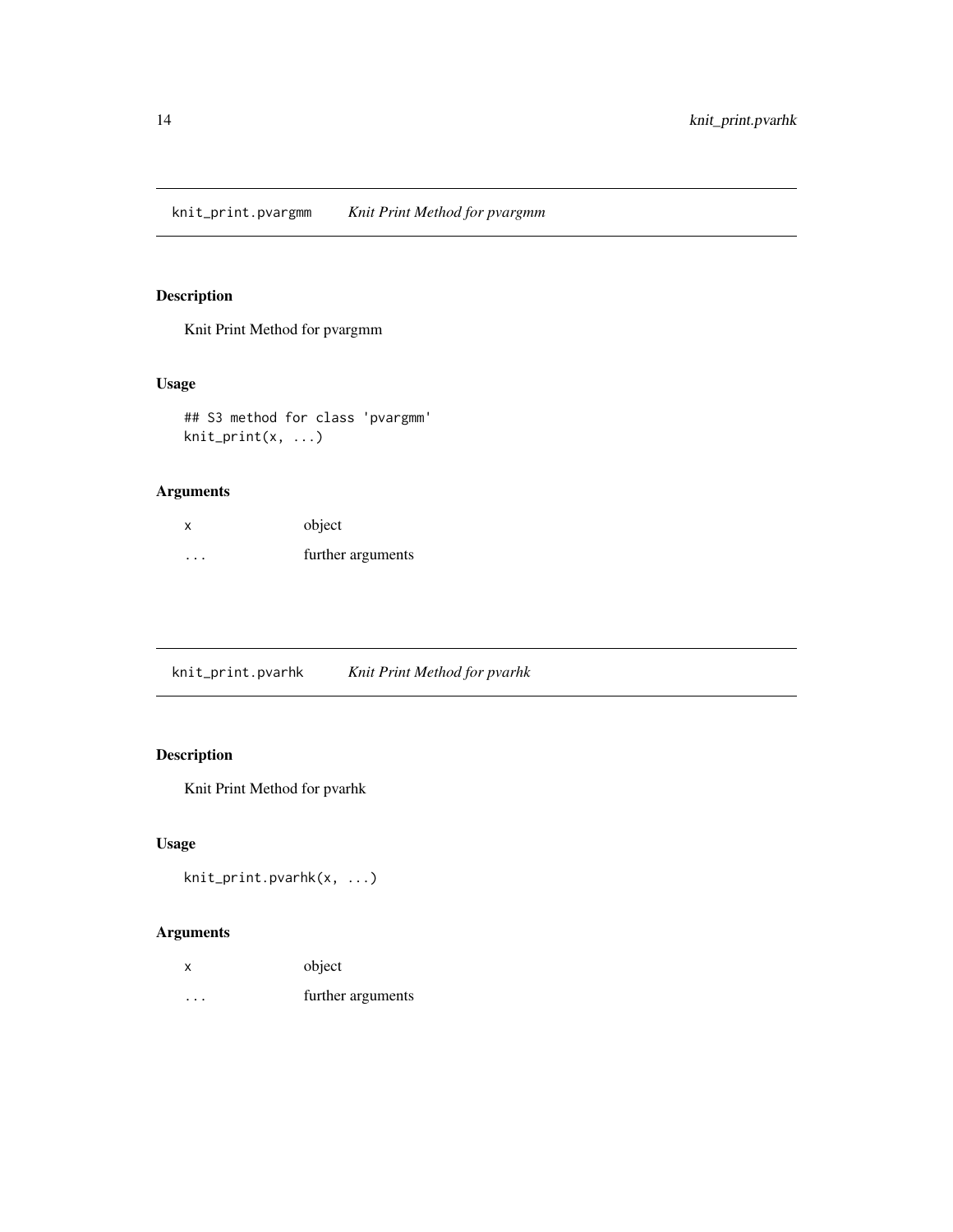<span id="page-14-0"></span>knit\_print.summary.pvarfeols *Knit Print summary Method*

### Description

Knit Print summary Method

### Usage

knit\_print.summary.pvarfeols(x, ...)

### Arguments

| X        | object            |
|----------|-------------------|
| $\cdots$ | further arguments |

knit\_print.summary.pvargmm *Knit Print summary Method*

### Description

Knit Print summary Method

### Usage

```
## S3 method for class 'summary.pvargmm'
knit_print(x, ...)
```

| X       | object            |
|---------|-------------------|
| $\cdot$ | further arguments |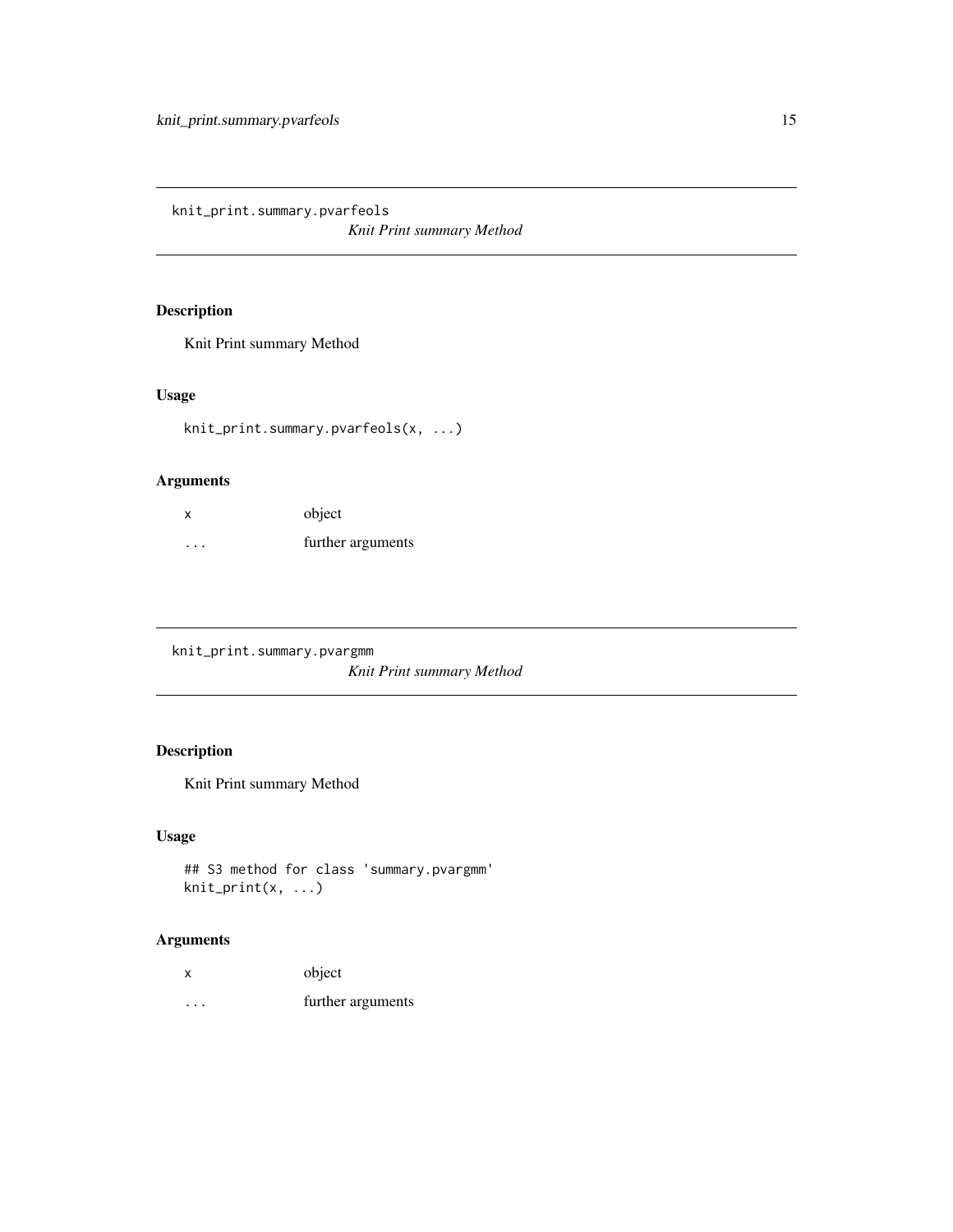<span id="page-15-0"></span>knit\_print.summary.pvarhk

*Knit Print summary Method*

## Description

Knit Print summary Method

### Usage

knit\_print.summary.pvarhk(x, ...)

### Arguments

| X         | object            |
|-----------|-------------------|
| $\ddotsc$ | further arguments |

|--|

### Description

NLS Work 2 data

### Usage

nlswork2

### Format

An object of class data.frame with 16094 rows and 21 columns.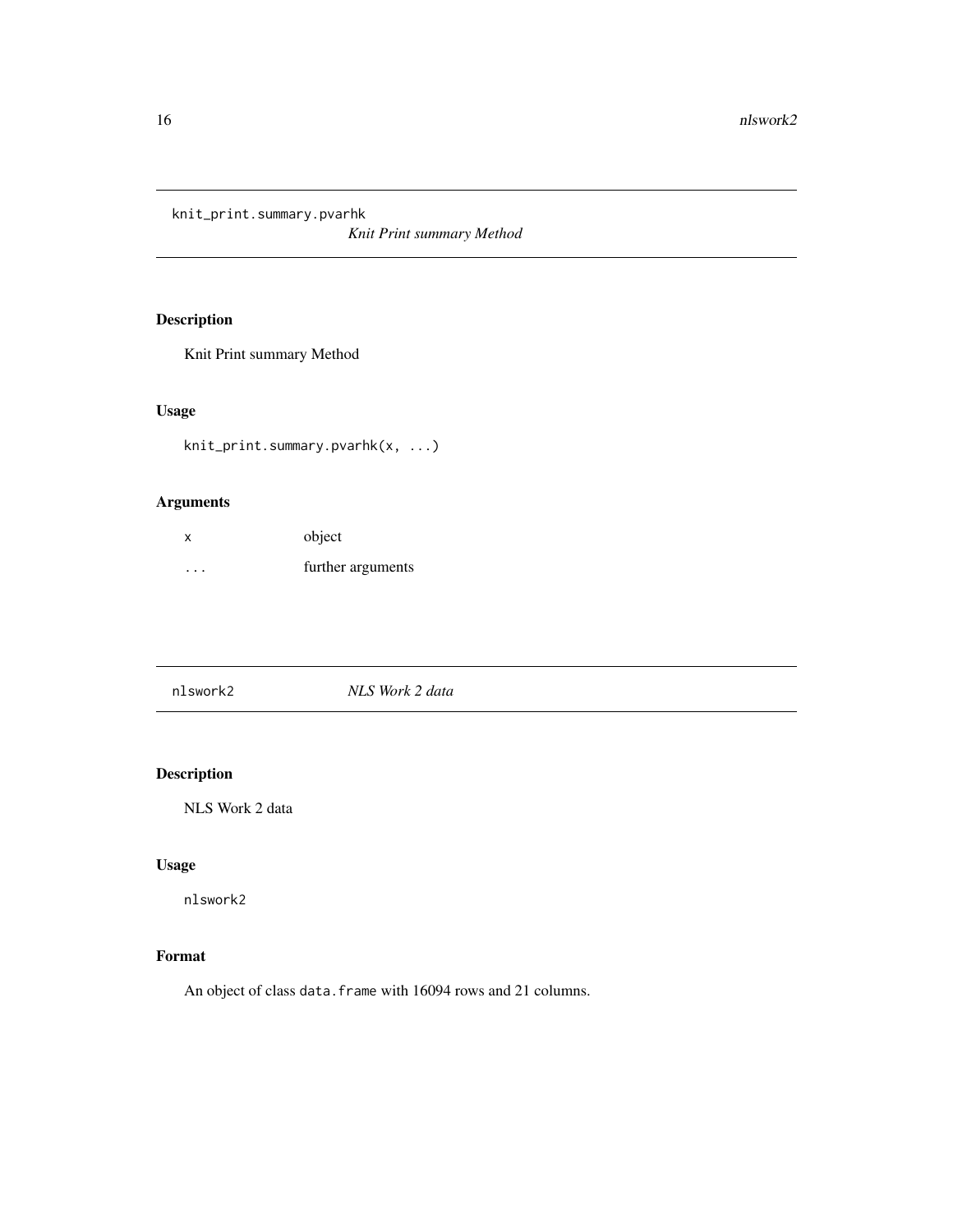<span id="page-16-1"></span><span id="page-16-0"></span>

Orthogonal Impulse Response Function

### Usage

oirf(model, n.ahead)

### Arguments

| model   | A PVAR model                                                                                                                                                                        |
|---------|-------------------------------------------------------------------------------------------------------------------------------------------------------------------------------------|
| n.ahead | Any stable AR() model has an infinite MA representation. Hence any shock<br>can be simulated infinitely into the future. For each forecast step t you need an<br>addtional MA term. |

| plot.pvarstability |  | S3 plot method for pvarstability object, returns a ggplot object |
|--------------------|--|------------------------------------------------------------------|
|                    |  |                                                                  |

### Description

S3 plot method for pvarstability object, returns a ggplot object

### Usage

```
## S3 method for class 'pvarstability'
plot(x, ...)
```

| X       | object            |
|---------|-------------------|
| $\cdot$ | further arguments |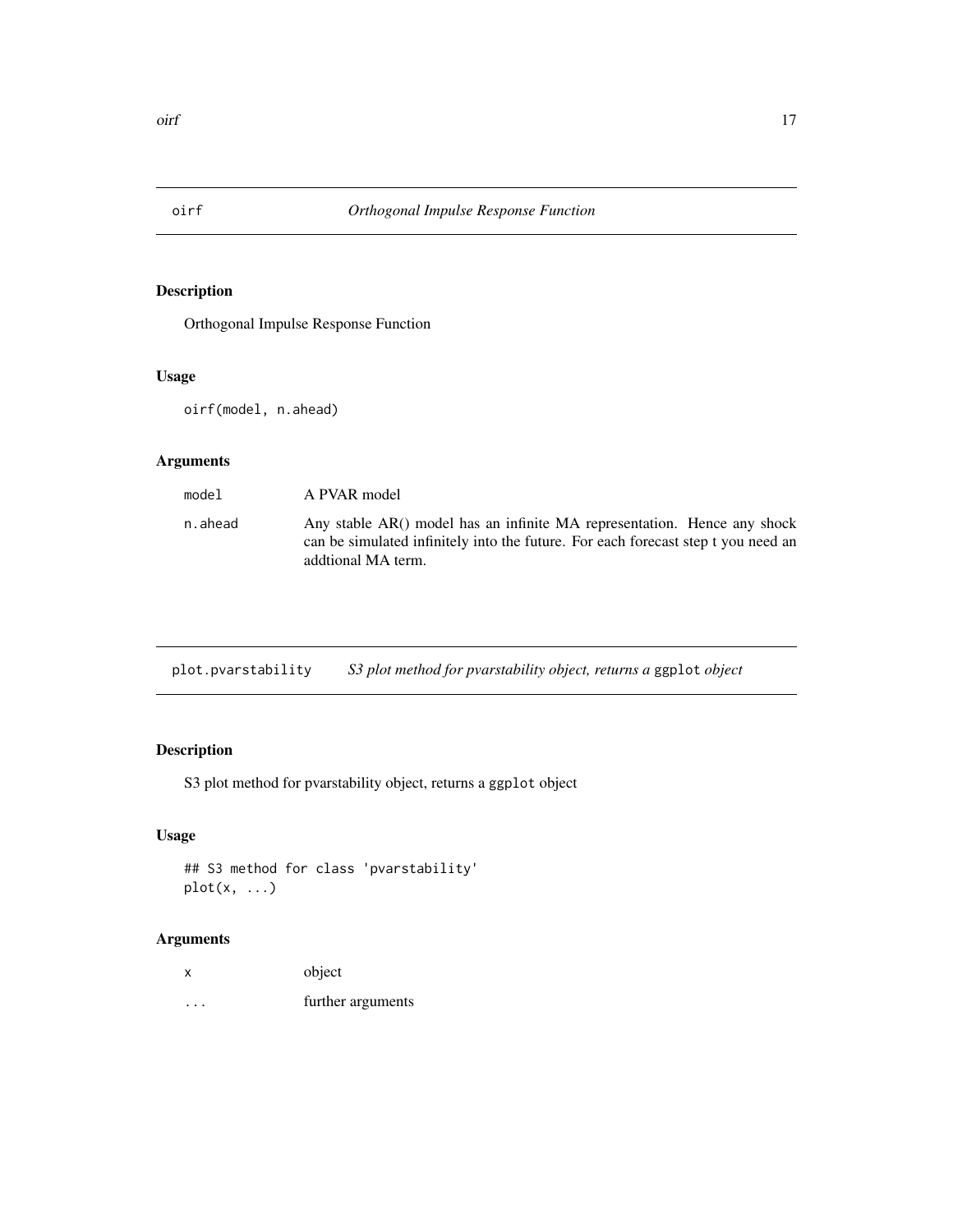<span id="page-17-0"></span>print.pvarfeols *S3 Print Method for pvarfeols*

### Description

S3 Print Method for pvarfeols

### Usage

```
## S3 method for class 'pvarfeols'
print(x, ...)
```
### Arguments

| X       | object            |
|---------|-------------------|
| $\cdot$ | further arguments |

print.pvargmm *S3 Print Method for pvargamm*

### Description

S3 Print Method for pvargamm

### Usage

```
## S3 method for class 'pvargmm'
print(x, \ldots)
```

| x | object            |
|---|-------------------|
| . | further arguments |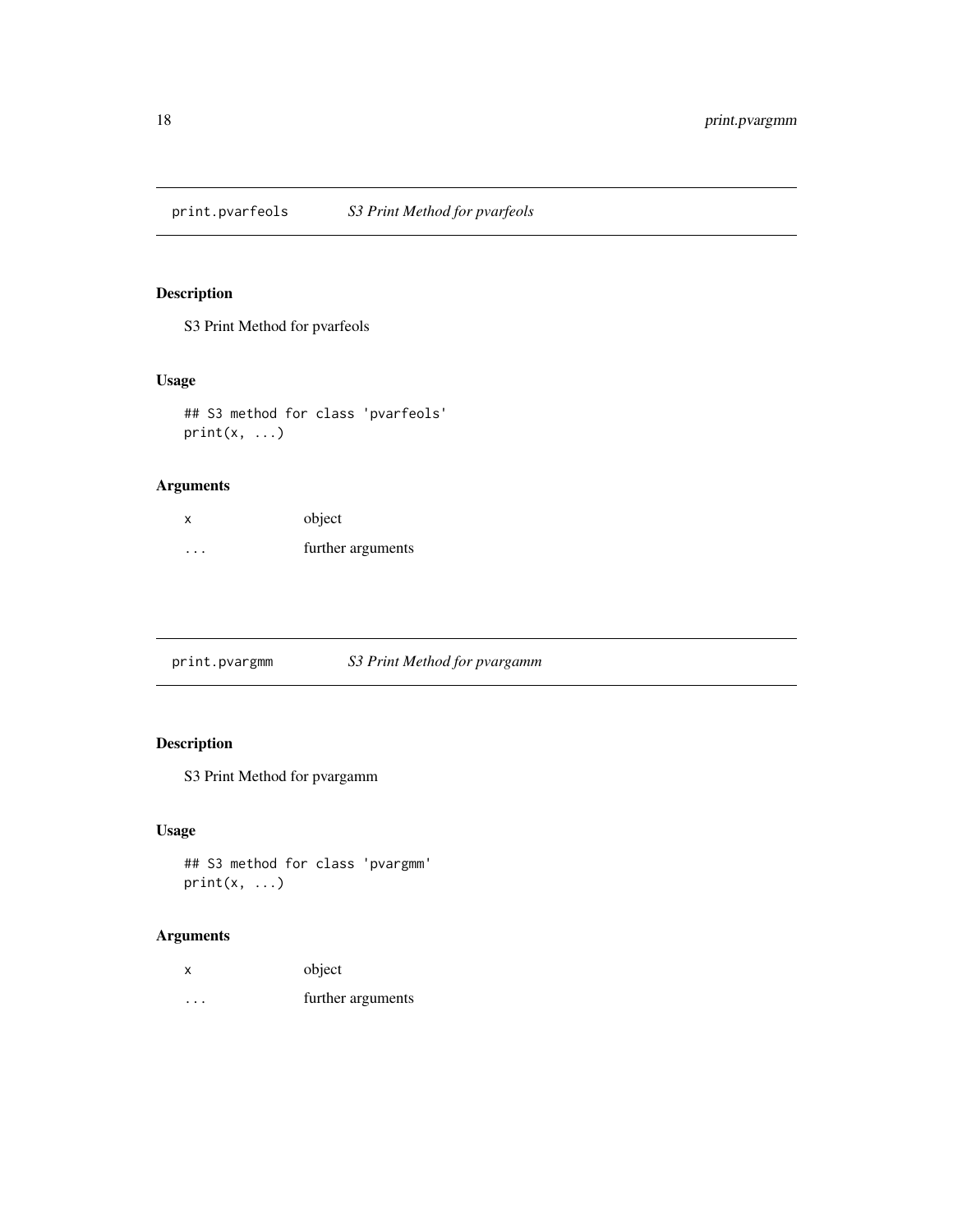<span id="page-18-0"></span>print.pvarhk *S3 Print Method for pvarhk*

### Description

S3 Print Method for pvarhk

### Usage

```
## S3 method for class 'pvarhk'
print(x, \ldots)
```
### Arguments

| x | object            |
|---|-------------------|
| . | further arguments |

print.pvarstability *S3 print method for pvarstability object*

### Description

S3 print method for pvarstability object

### Usage

```
## S3 method for class 'pvarstability'
print(x, \ldots)
```

| x       | object            |
|---------|-------------------|
| $\cdot$ | further arguments |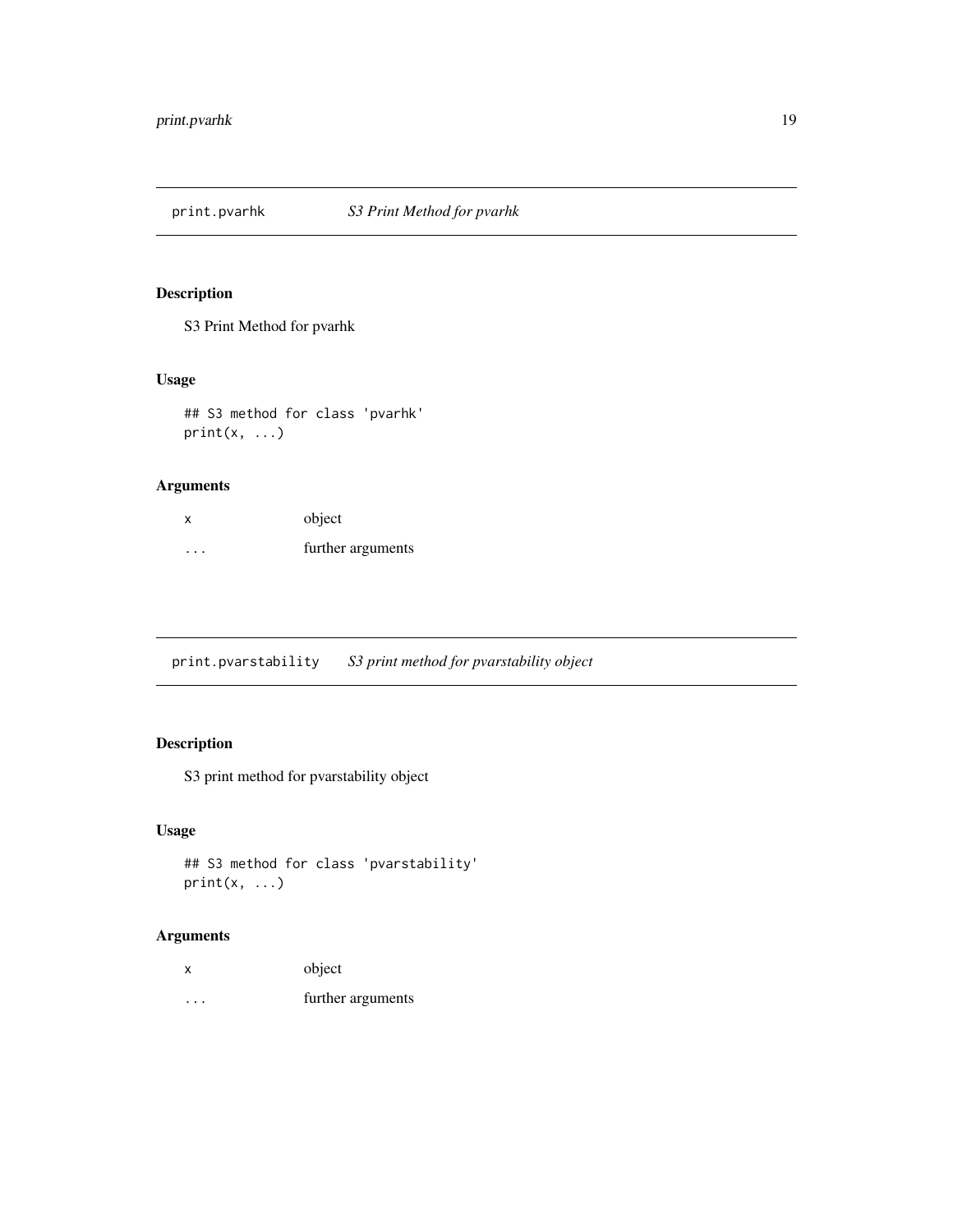<span id="page-19-0"></span>print.summary.pvarfeols

*S3 Print Method for summary.pvarfeols*

### Description

S3 Print Method for summary.pvarfeols

### Usage

## S3 method for class 'summary.pvarfeols'  $print(x, \ldots)$ 

### Arguments

| х         | object            |
|-----------|-------------------|
| $\ddotsc$ | further arguments |

print.summary.pvargmm *S3 Print Method for summary.pvargmm*

### Description

S3 Print Method for summary.pvargmm

### Usage

```
## S3 method for class 'summary.pvargmm'
print(x, \ldots)
```

| X       | object            |
|---------|-------------------|
| $\cdot$ | further arguments |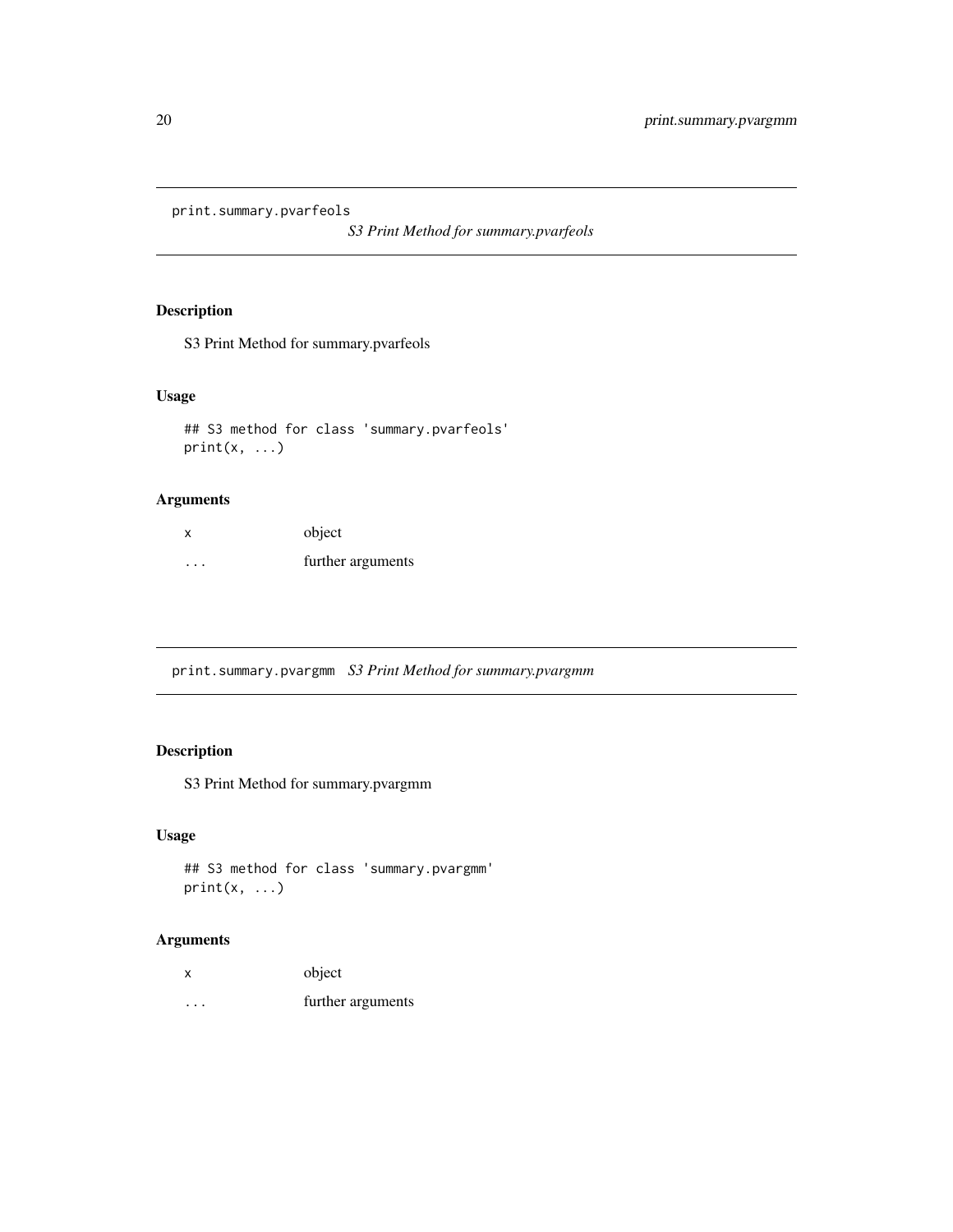<span id="page-20-0"></span>print.summary.pvarhk *S3 Print Method for summary.pvarhk*

### Description

S3 Print Method for summary.pvarhk

### Usage

## S3 method for class 'summary.pvarhk'  $print(x, \ldots)$ 

### Arguments

| $\boldsymbol{\mathsf{x}}$ | object            |
|---------------------------|-------------------|
| $\cdot$ $\cdot$ $\cdot$   | further arguments |

pvalue *P-value S3 Method*

### Description

P-value S3 Method

### Usage

pvalue(object, ...) ## S3 method for class 'pvargmm' pvalue(object, ...)

## S3 method for class 'pvarfeols' pvalue(object, ...)

## S3 method for class 'pvarhk' pvalue(object, ...)

### Arguments

| object                  | Object            |
|-------------------------|-------------------|
| $\cdot$ $\cdot$ $\cdot$ | Further arguments |

### Examples

data("ex1\_dahlberg\_data") pvalue(ex1\_dahlberg\_data)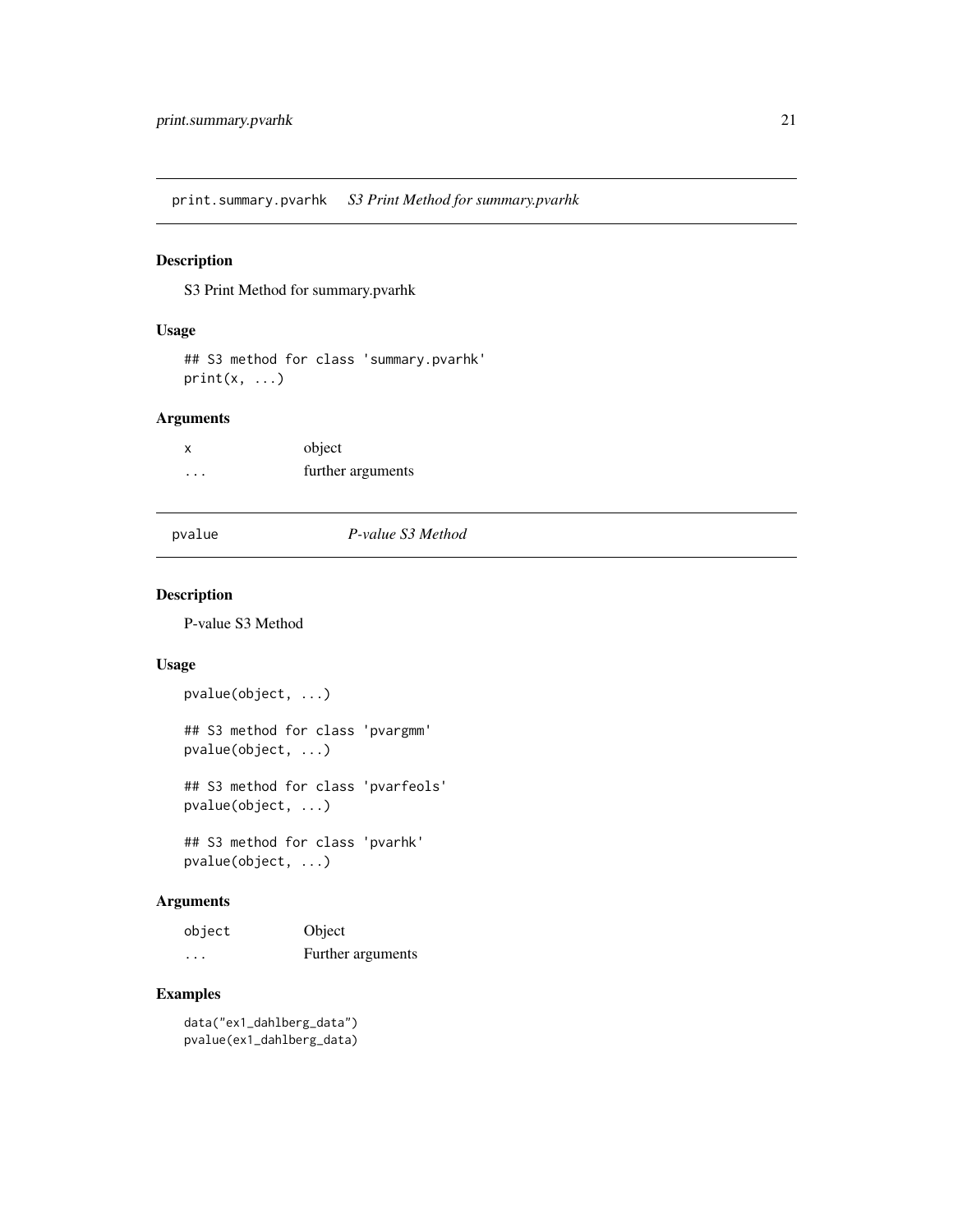<span id="page-21-0"></span>

This function estimates a stationary PVAR with fixed effects.

### Usage

```
pvarfeols(
  dependent_vars,
  lags,
  exog_vars,
  transformation = c("demean"),
  data,
  panel_identifier = c(1, 2)
\mathcal{E}
```
### Arguments

|                  | dependent_vars Dependent variables    |
|------------------|---------------------------------------|
| lags             | Number of lags of dependent variables |
| exog_vars        | Exogenous variables                   |
|                  | transformation Demeaning "demean"     |
| data             | Data set                              |
| panel_identifier |                                       |
|                  | Vector of panel identifiers           |

### Examples

```
data(Cigar)
ex1_feols <-
pvarfeols(dependent_vars = c("log_sales", "log_price"),
         lags = 1,exog_vars = c("cpi"),
         transformation = "demean",
         data = Cigar,
         panel_identifier= c("state", "year"))
```
summary(ex1\_feols)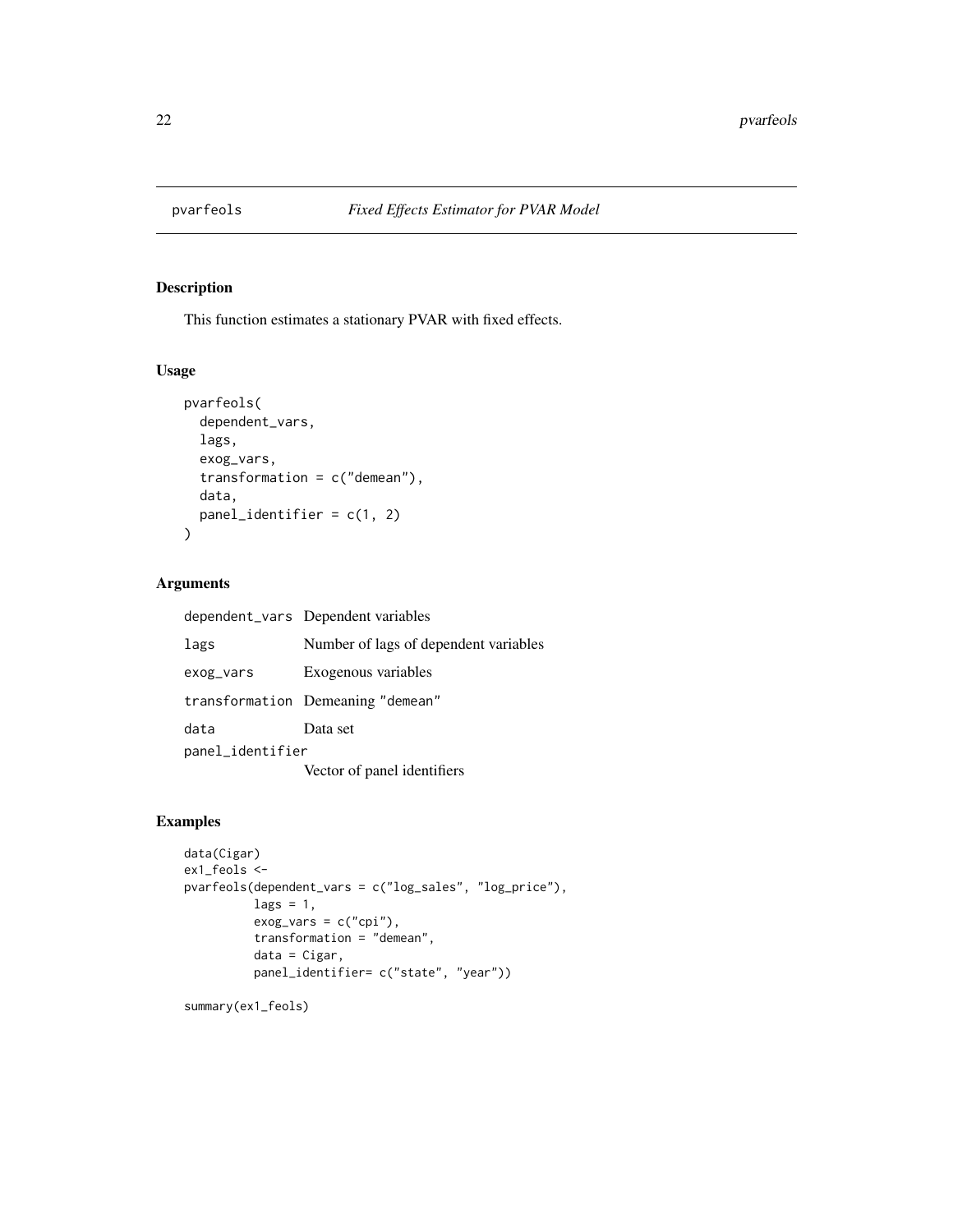<span id="page-22-1"></span><span id="page-22-0"></span>

Estimates a panel vector autoregressive (PVAR) model with fixed effects.

### Usage

```
pvargmm(
  dependent_vars,
  lags,
 predet_vars,
  exog_vars,
  transformation = "fd",
  data,
 panel_identifier = c(1, 2),
  steps,
  system_instruments = FALSE,
  system_constant = TRUE,
 pca_instruments = FALSE,
 pca_eigenvalue = 1,
 max_instr_dependent_vars,
 max_instr_predet_vars,
 min_instr_dependent_vars = 2L,
 min_instr_predet_vars = 1L,
  collapse = FALSE,
  tol = 1e-09,progressbar = TRUE
\mathcal{L}
```

|                          | dependent_vars Dependent variables                                          |
|--------------------------|-----------------------------------------------------------------------------|
| lags                     | Number of lags of dependent variables                                       |
| predet_vars              | Predetermined variables                                                     |
| exog_vars                | Exogenous variables                                                         |
|                          | transformation First-difference "fd" or forward orthogonal deviations "fod" |
| data<br>panel_identifier | Data set                                                                    |
|                          | Vector of panel identifiers                                                 |
| steps                    | "onestep", "twostep" or "mstep" estimation                                  |
| system_instruments       |                                                                             |
|                          | System GMM estimator                                                        |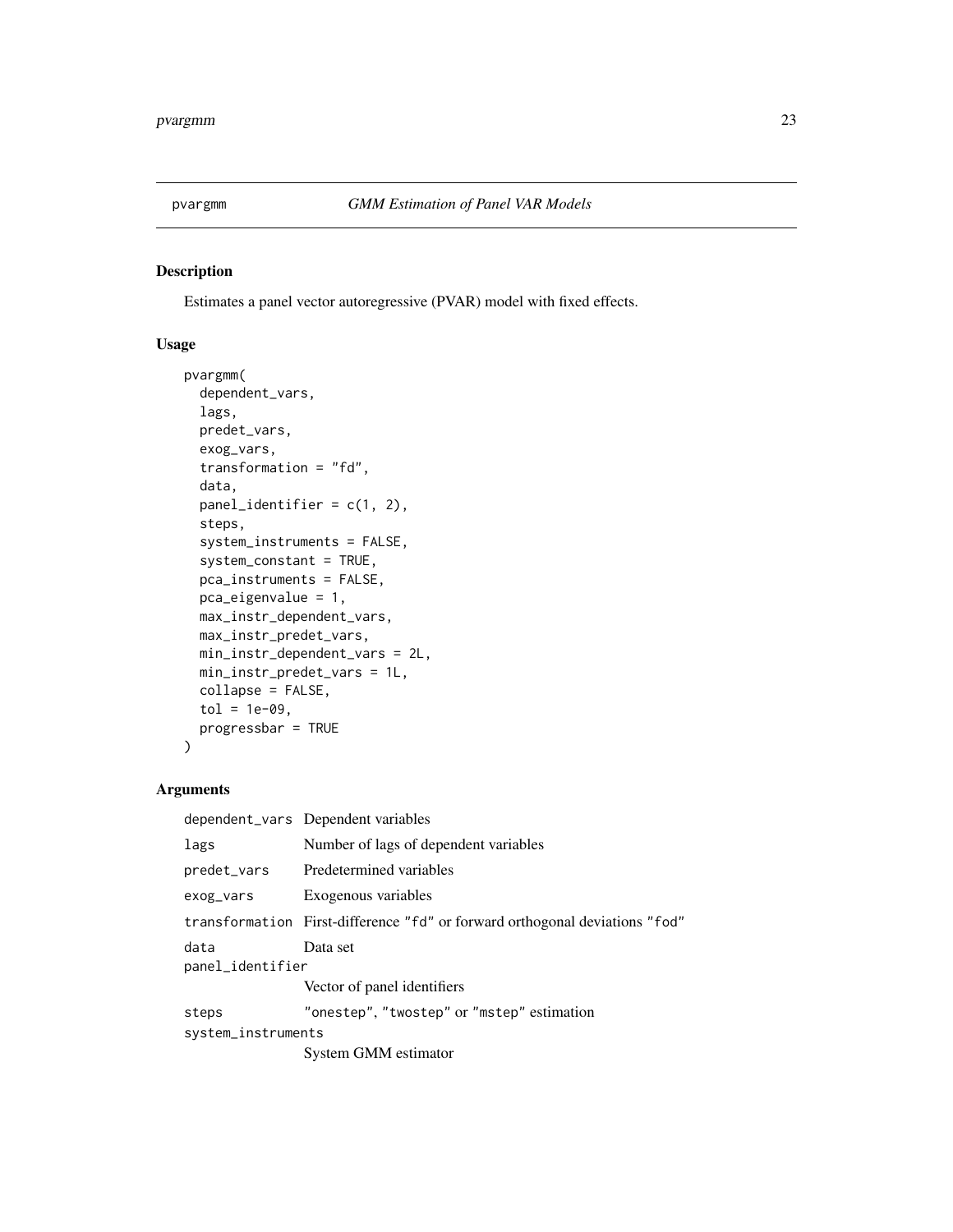| system_constant          |                                                                        |  |
|--------------------------|------------------------------------------------------------------------|--|
|                          | Constant only available with the System GMM estimator in each equation |  |
| pca_instruments          |                                                                        |  |
|                          | Apply PCA to instruments matrix                                        |  |
|                          | pca_eigenvalue Cut-off eigenvalue for PCA analysis                     |  |
| max_instr_dependent_vars |                                                                        |  |
|                          | Maximum number of instruments for dependent variables                  |  |
| max_instr_predet_vars    |                                                                        |  |
|                          | Maximum number of instruments for predetermined variables              |  |
| min_instr_dependent_vars |                                                                        |  |
|                          | Minimum number of instruments for dependent variables                  |  |
| min_instr_predet_vars    |                                                                        |  |
|                          | Minimum number of instruments for predetermined variables              |  |
| collapse                 | Use collapse option                                                    |  |
| tol                      | relative tolerance to detect zero singular values in "ginv"            |  |
| progressbar              | show progress bar                                                      |  |

### Details

The first vector autoregressive panel model (PVAR) was introduced by Holtz-Eakin et al. (1988). Binder et al. (2005) extend their equation-by-equation estimator for a PVAR model with only endogenous variables that are lagged by one period. We further improve this model in Sigmund and Ferstl (2017) to allow for p lags of m endogenous variables, k predetermined variables and n strictly exogenous variables.

Therefore, we consider the following stationary PVAR with fixed effects.

$$
\mathbf{y}_{i,t} = \mu_i + \sum_{l=1}^{p} \mathbf{A}_l \mathbf{y}_{i,t-l} + \mathbf{B} \mathbf{x}_{i,t} + \mathbf{C} \mathbf{s}_{i,t} + \epsilon_{i,t}
$$

 $\mathbf{I}_m$  denotes an  $m \times m$  identity matrix. Let  $\mathbf{y}_{i,t} \in \mathsf{R}^m$  be an  $m \times 1$  vector of endogenous variables for the *i*th cross-sectional unit at time t. Let  $y_{i,t-1} \in \mathsf{R}^m$  be an  $m \times 1$  vector of lagged endogenous variables. Let  $x_{i,t} \in \mathsf{R}^k$  be an  $k \times 1$  vector of predetermined variables that are potentially correlated with past errors. Let  $s_{i,t} \in \mathbb{R}^n$  be an  $n \times 1$  vector of strictly exogenous variables that neither depend on  $\epsilon_t$  nor on  $\epsilon_{t-s}$  for  $s = 1, \ldots, T$ . The idiosyncratic error vector  $\epsilon_{i,t} \in \mathbb{R}^m$  is assumed to be wellbehaved and independent from both the regressors  $x_{i,t}$  and  $s_{i,t}$  and the individual error component  $\mu_i$ . Stationarity requires that all unit roots of the PVAR model fall inside the unit circle, which therefore places some constraints on the fixed effect  $\mu_i$ . The cross section i and the time section t are defined as follows:  $i = 1, 2, ..., N$  and  $t = 1, 2, ..., T$ . In this specification we assume parameter homogeneity for  $\mathbf{A}_l(m \times m)$ ,  $\mathbf{B}(m \times k)$  and  $\mathbf{C}(m \times n)$  for all i.

A PVAR model is hence a combination of a single equation dynamic panel model (DPM) and a vector autoregressive model (VAR).

First difference and system GMM estimators for single equation dynamic panel data models have been implemented in the STATA package xtabond2 by Roodman (2009) and some of the features are also available in the R package plm.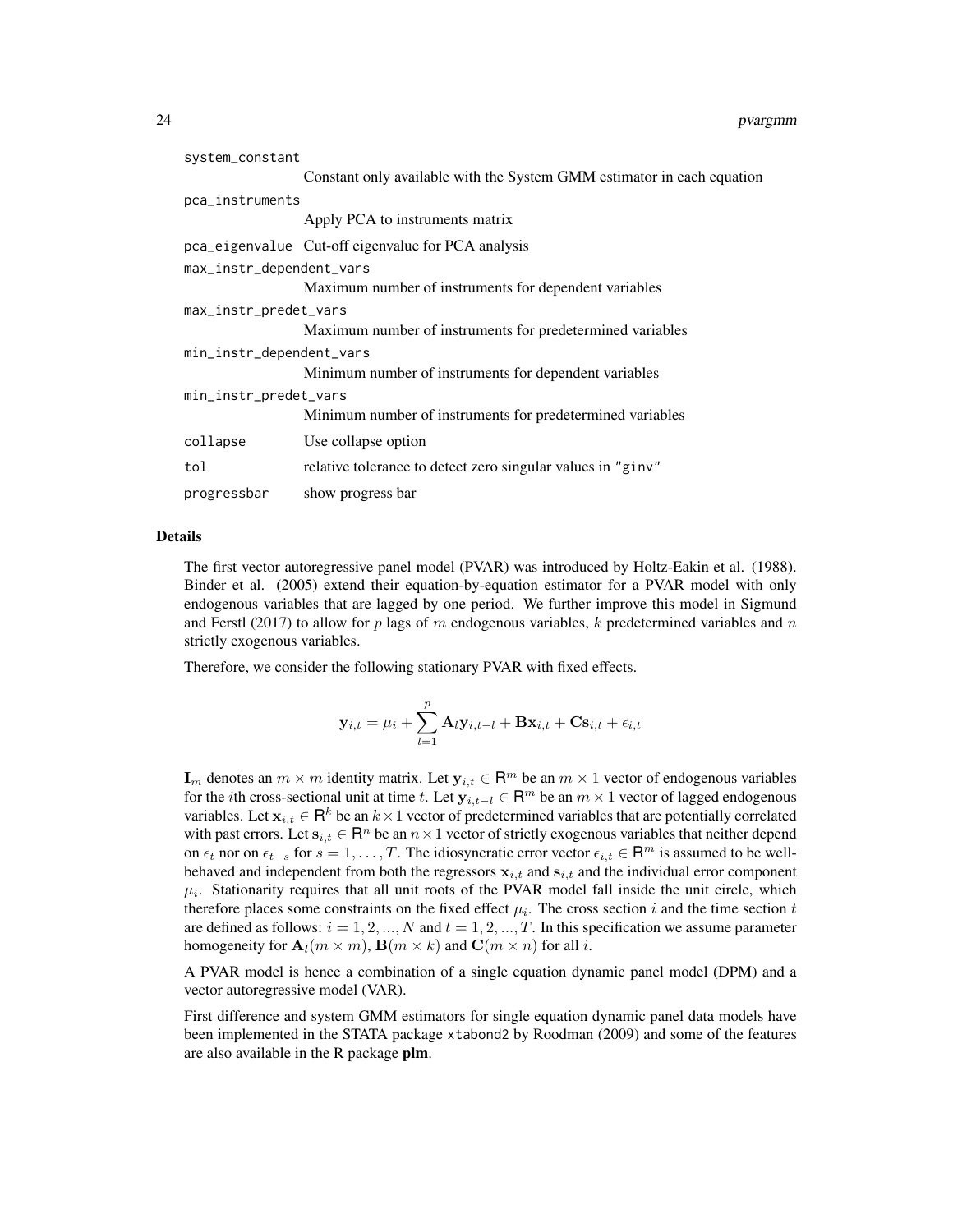### <span id="page-24-0"></span>pvargmm 25

For more technical details on the estimation, please refer to our working paper Sigmund and Ferstl (2017).

There we define the first difference moment conditions (see Holtz-Eakin et al., 1988; Arellano and Bond, 1991), formalize the ideas to reduce the number of moment conditions by linear transformations of the instrument matrix and define the one- and two-step GMM estimator. Furthermore, we setup the system moment conditions as defined in Blundell and Bond (1998) and present the extended GMM estimator. In addition to the GMM-estimators we contribute to the literature by providing specification tests (Hansen overidentification test, lag selection criterion and stability test of the PVAR polynomial) and classical structural analysis for PVAR models such as orthogonal and generalized impulse response functions, bootstrapped confidence intervals for impulse response analysis and forecast error variance decompositions. Finally, we implement the first difference and the forward orthogonal transformation to remove the fixed effects.

#### Value

A pvargmm object containing the estimation results.

#### References

Arellano, M., Bond, S. (1991) Some Tests of Specification for Panel Sata: Monte Carlo Evidence and an Application to Employment Equations *The Review of Economic Studies*, 58(2), 277–297, doi: [10.2307/2297968](https://doi.org/10.2307/2297968)

Binder M., Hsiao C., Pesaran M.H. (2005) Estimation and Inference in Short Panel Vector Autoregressions with Unit Roots and Cointegration *Econometric Theory*, 21(4), 795–837, doi: [10.1017/](https://doi.org/10.1017/S0266466605050413) [S0266466605050413](https://doi.org/10.1017/S0266466605050413)

Blundell R., Bond S. (1998). Initial Conditions and Moment Restrictions in Dynamic Panel Data Models *Journal of Econometrics*, 87(1), 115–143, doi: [10.1016/S03044076\(98\)000098](https://doi.org/10.1016/S0304-4076(98)00009-8)

Holtz-Eakin D., Newey W., Rosen H.S. (1988) Estimating Vector Autoregressions with Panel Data, *Econometrica*, 56(6), 1371–1395, doi: [10.2307/1913103](https://doi.org/10.2307/1913103)

Roodman, D. (2009) How to Do xtabond2: An Introduction to Difference and System GMM in Stata *The Stata Journal*, 9(1), 86–136, [https://www.stata-journal.com/article.html?article=](https://www.stata-journal.com/article.html?article=st0159) [st0159](https://www.stata-journal.com/article.html?article=st0159)

Sigmund, M., Ferstl, R. (2017) Panel Vector Autoregression in R with the Package panelvar *Available at SSRN:* <https://www.ssrn.com/abstract=2896087> doi: [10.2139/ssrn.2896087](https://doi.org/10.2139/ssrn.2896087)

### See Also

[stability](#page-27-1) for stability tests

[oirf](#page-16-1) and [girf](#page-11-1) for orthogonal and generalized impulse response functions (including bootstrapped confidence intervals)

[coef.pvargmm](#page-6-1), [se](#page-26-1), [pvalue](#page-20-1), [fixedeffects](#page-11-2) for extrator functions for the most important results

[fevd\\_orthogonal](#page-10-1) for forecast error variance decomposition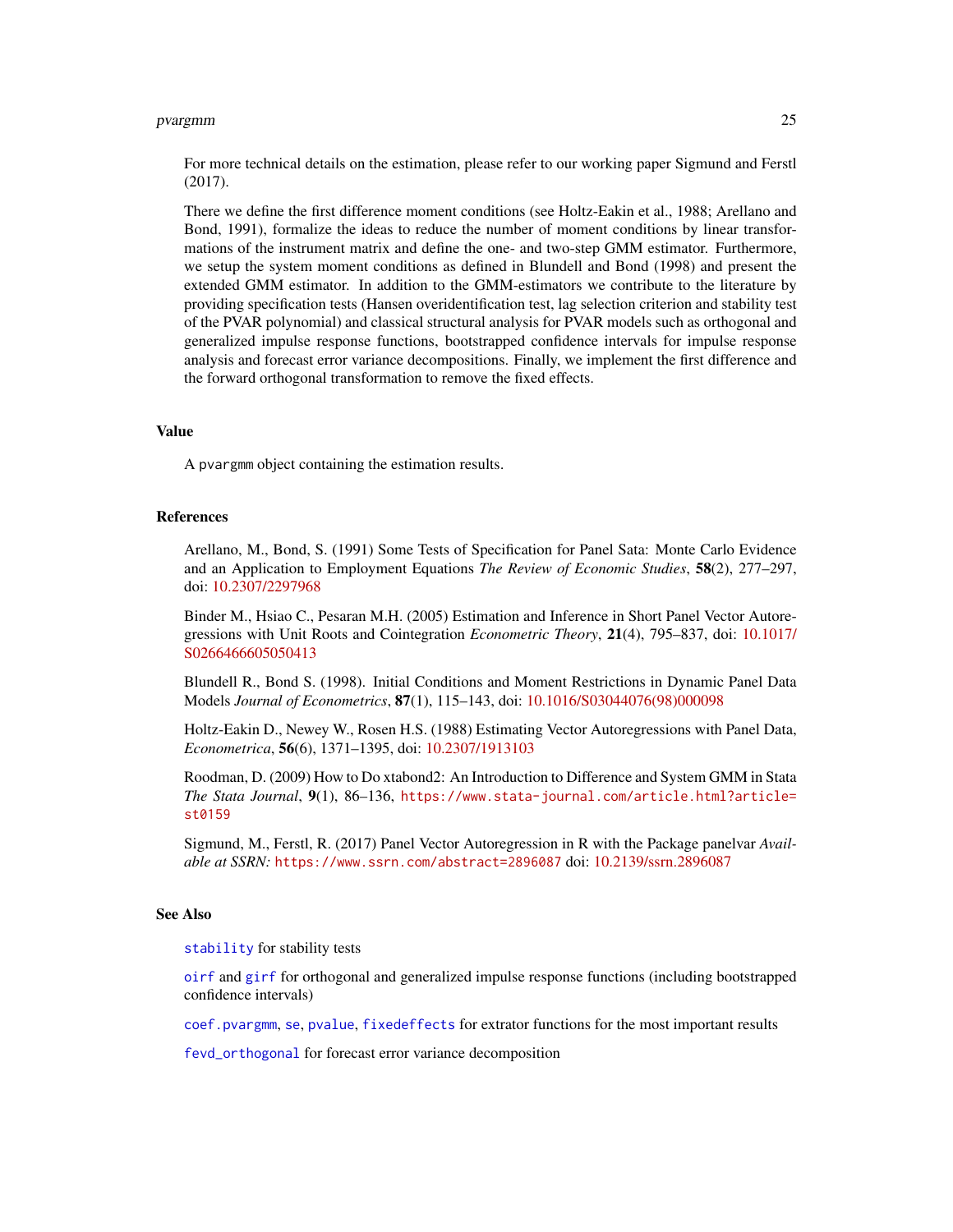26 pvarhk van die 19de eeu n.C. is die 19de eeu n.C. In die 19de eeu n.C. In die 19de eeu n.C. In die 19de eeu n.C. In die 19de eeu n.C. In die 19de eeu n.C. In die 19de eeu n.C. In die 19de eeu n.C. In die 19de eeu n.C. I

### Examples

```
## Not run:
library(panelvar)
data(abdata)
ex3_abdata <-pvargmm(
 dependent_vars = c("emp"),
 lags = 4,predet_vars = c("wage"),
 exog_vars = c("cap"),transformation = "fd",
 data = abdata,
 panel_identifier = c("id", "year"),
 steps = c("twostep"),
 system_instruments = TRUE,
 max_instr_dependent_vars = 99,
 max_instr_predet_vars = 99,
 min_instr_dependent_vars = 2L,
min_instr_predet_vars = 1L,
 collapse = FALSE
\mathcal{L}## End(Not run)
data("ex3_abdata")
summary(ex3_abdata)
data("Dahlberg")
## Not run:
ex1_dahlberg_data <- pvargmm(dependent_vars = c("expenditures", "revenues", "grants"),
                             lags = 1,transformation = "fod",
                             data = Dahlberg,
                             panel_identifier=c("id", "year"),
                             steps = c("twostep"),
                              system_instruments = FALSE,
                             max_instr_dependent_vars = 99,
                             max_instr_predet_vars = 99,
                             min_instr_dependent_vars = 2L,
                             min_instr_predet_vars = 1L,
                             collapse = FALSE
)
## End(Not run)
data("ex1_dahlberg_data")
summary(ex1_dahlberg_data)
```
pvarhk *Hahn Kuehrsteiner Estimator for PVAR Model*

### Description

This function estimates a stationary PVAR with fixed effects.

<span id="page-25-0"></span>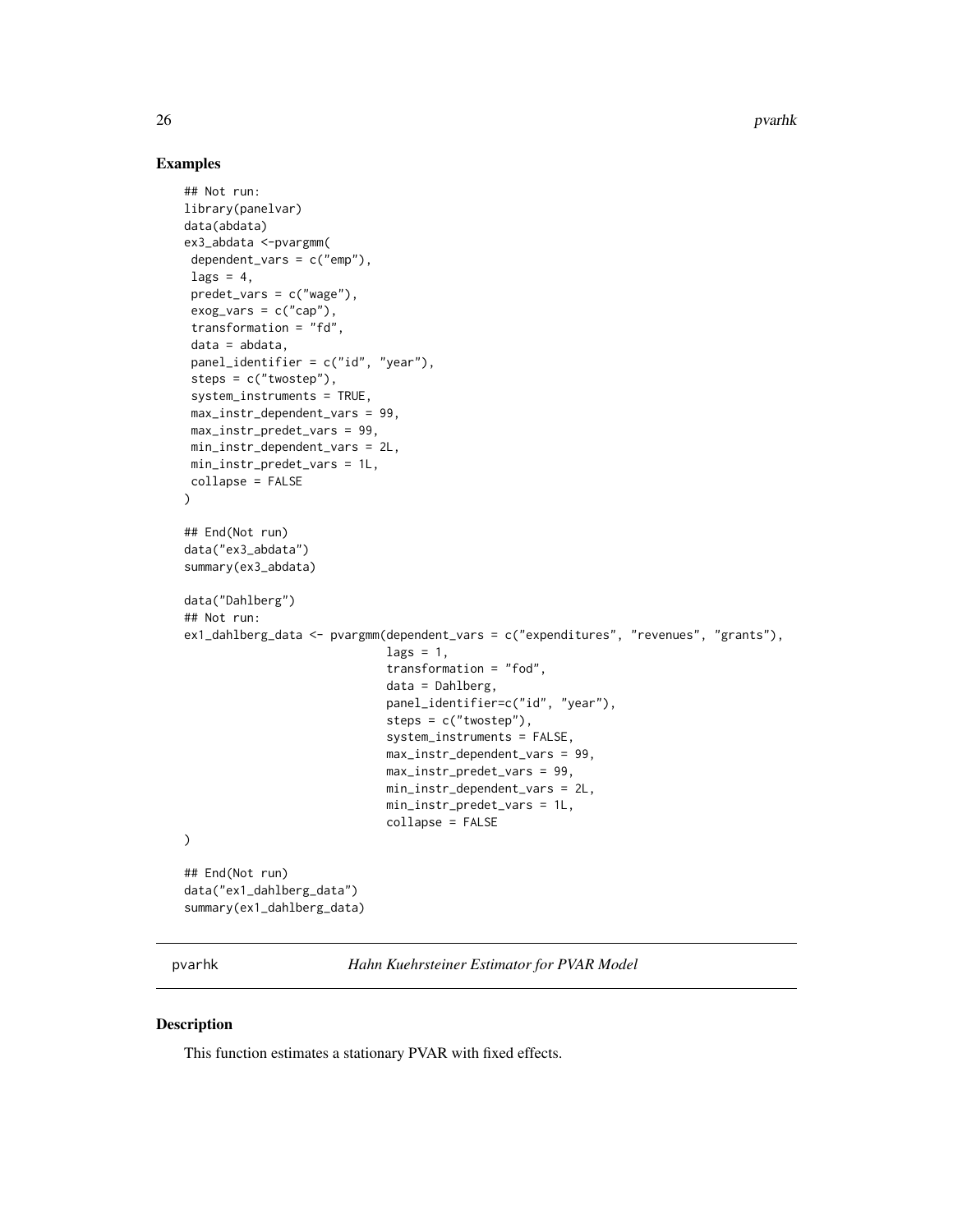### Usage

```
pvarhk(
  dependent_vars,
  exog_vars,
  transformation = c("demean"),
  data,
  panel_identifier = c(1, 2)
\mathcal{E}
```
### Arguments

|                  | dependent_vars Dependent variables |
|------------------|------------------------------------|
| exog_vars        | Exogenous variables                |
|                  | transformation Demeaning "demean"  |
| data             | Data set                           |
| panel_identifier |                                    |
|                  | Vector of panel identifiers        |

### References

Hahn J., Kuehrsteiner G. (2002) Asymptotically Unbiased Inference for a Dynamic Panel Model with Fixed Effects When Both n and T Are Large, *Econometrica*, 70(4), 1639–1657

### Examples

```
data(Dahlberg)
ex1_hk <-
pvarhk(dependent_vars = c("expenditures", "revenues", "grants"),
       transformation = "demean",
       data = Dahlberg,
       panel_identifier= c("id", "year"))
```
summary(ex1\_hk)

<span id="page-26-1"></span>se *Standard Error S3 Method*

### Description

Standard Error S3 Method

<span id="page-26-0"></span>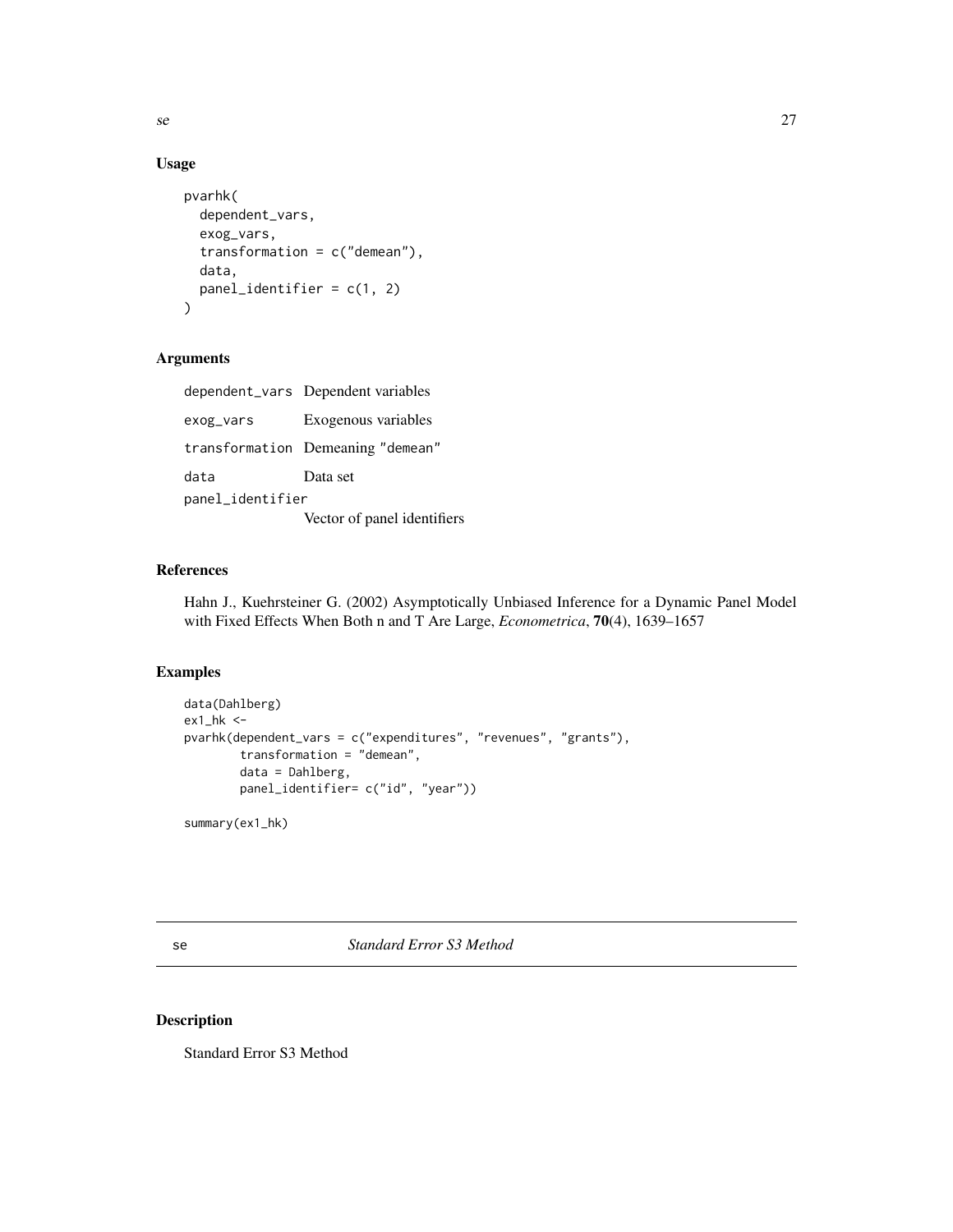### <span id="page-27-0"></span>Usage

```
se(object, ...)
## S3 method for class 'pvargmm'
se(object, ...)
## S3 method for class 'pvarfeols'
se(object, ...)
## S3 method for class 'pvarhk'
se(object, ...)
```
### Arguments

| object  | Object            |
|---------|-------------------|
| $\cdot$ | Further arguments |

### Examples

data("ex1\_dahlberg\_data") se(ex1\_dahlberg\_data)

<span id="page-27-1"></span>

stability *Stability of PVAR(p) model*

### Description

Stability of PVAR(p) model

### Usage

```
stability(model, ...)
```

```
## S3 method for class 'pvargmm'
stability(model, ...)
```
## S3 method for class 'pvarfeols' stability(model, ...)

### Arguments

| model | <b>PVAR</b> model |
|-------|-------------------|
| .     | Further arguments |

### Value

A pvarstability object containing eigenvalue stability conditions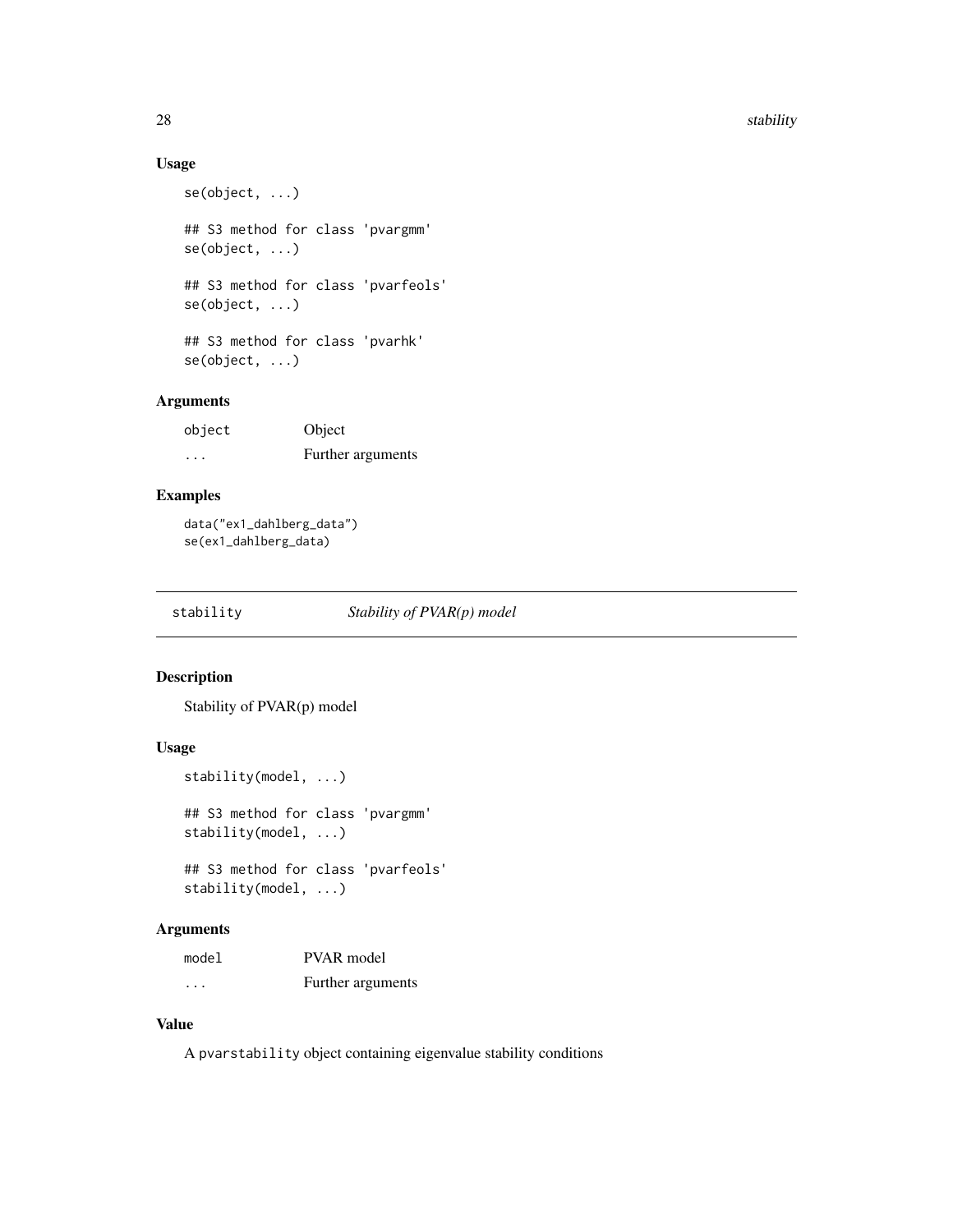### <span id="page-28-0"></span>summary.pvarfeols 29

### Examples

```
data("ex1_dahlberg_data")
stability_info <- stability(ex1_dahlberg_data)
print(stability_info)
plot(stability_info)
```
summary.pvarfeols *S3 Summary Method for pvarfeols*

### Description

S3 Summary Method for pvarfeols

### Usage

## S3 method for class 'pvarfeols' summary(object, ...)

### Arguments

| object | object            |
|--------|-------------------|
| .      | further arguments |

summary.pvargmm *S3 Summary Method for pvargmm*

### Description

S3 Summary Method for pvargmm

### Usage

```
## S3 method for class 'pvargmm'
summary(object, ...)
```

| object  | object            |
|---------|-------------------|
| $\cdot$ | further arguments |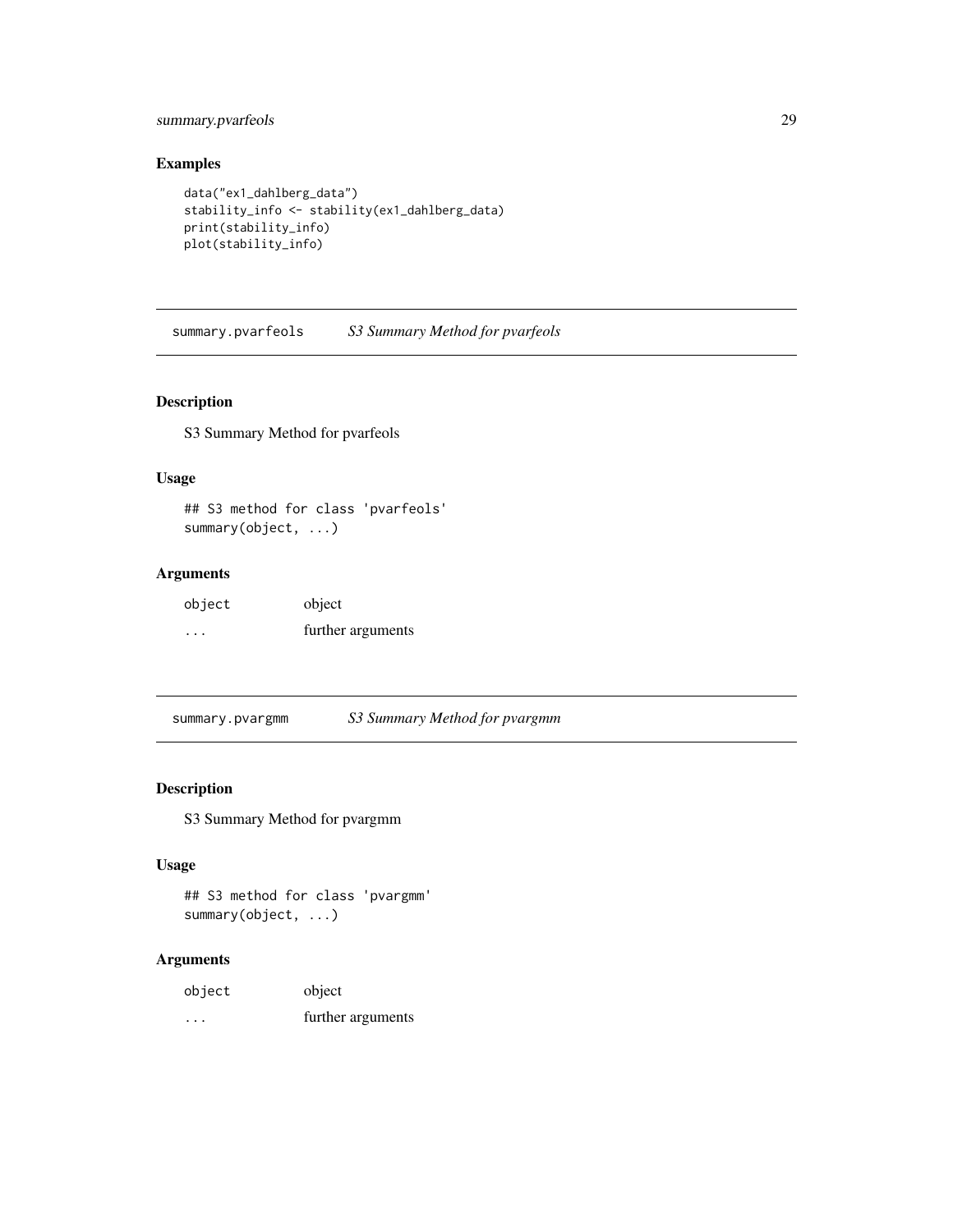<span id="page-29-0"></span>

S3 Summary Method for pvarhk

### Usage

## S3 method for class 'pvarhk' summary(object, ...)

| object | object            |
|--------|-------------------|
| .      | further arguments |